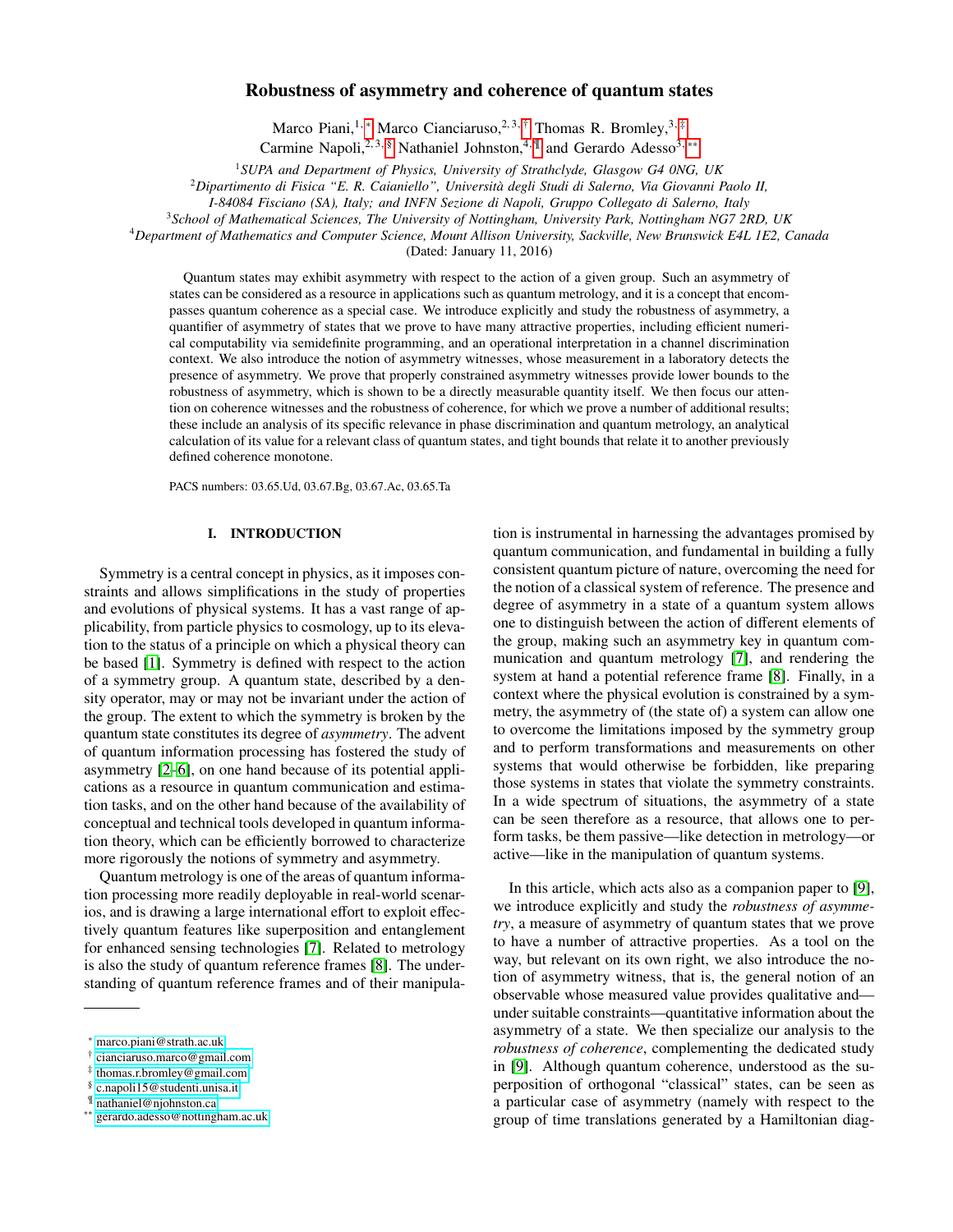onal in the basis of such "classical" states), it deserves in fact particular focus for the following reasons. First, it can be considered as the most essential quantum feature exhibited by a single system; second, it underpins all forms of quantum correlations in composite systems; third, it can be related to quantum enhancements in diverse instances of quantum information, thermodynamics, condensed matter physics, and life sciences [\[7,](#page-12-3) [10–](#page-12-6)[14\]](#page-12-7). Our work thus directly contributes to advancing the recently initiated program for a rigorous operational characterization of quantum coherence as a resource [\[4,](#page-12-8) [6,](#page-12-2) [9,](#page-12-5) [10,](#page-12-6) [13,](#page-12-9) [15](#page-12-10)[–20\]](#page-12-11).

The present paper is organized as follows. In Section [II](#page-1-0) we recall the notions of symmetric and asymmetric quantum states, respectively non-resources and resources in a resource theoretic approach to asymmetry. In Section [III](#page-2-0) we study in general the robustness of asymmetry by: defining it (Section [III A\)](#page-2-1); proving its fundamental properties (Section [III B\)](#page-2-2); proving that its evaluation can be cast as a semidefinite program (Section [III C\)](#page-3-0); introducing the notion of asymmetry witnesses and providing (observable) bounds (Section [III D\)](#page-4-0); and providing an operational interpretation in terms of advantage for channel discrimination tasks (Section [III E\)](#page-6-0). In Section [IV](#page-8-0) we focus on the robustness of coherence, presenting the details of the results announced in [\[9\]](#page-12-5), in particular obtaining explicit and analytical bounds on it (Section [IV A\)](#page-8-1), and calculating it analytically for relevant cases (Section [IV B\)](#page-10-0).

## <span id="page-1-0"></span>II. RESOURCE THEORY OF ASYMMETRY

The notion of *asymmetry* with respect to a given representation of a symmetry group G has been recently studied in quantum mechanics adopting the information theoretic paradigm of *resource theories* [\[2](#page-12-1)[–6\]](#page-12-2). In general, the overall objective of any resource theory is to understand and formalize the quantification and manipulation of a given physical phenomenon, in order to facilitate its exploitation in the most efficient way [\[21\]](#page-12-12). This framework can be applied even beyond the domain of physical sciences [\[22\]](#page-12-13).

In quantum mechanics, any resource theory is defined by the (typically convex) set of *free states*, and by a set of *free operations*, see e.g. [\[21,](#page-12-12) [23\]](#page-12-14). The free states are states not possessing the resource under consideration, while any non-free state can be defined as a *resource state*, or shortly a resource. On the other hand, the free operations are defined so that they are unable to create the resource from free states, that is, they must map the set of free states into (a subset of) itself. Depending on the context and framework, some additional limitations may or may not be taken into account when defining the free operations. A typical example of a resource theory is the theory of entanglement in composite quantum systems [\[24,](#page-12-15) [25\]](#page-12-16), where free states are identified as separable (i.e., unentangled) states, and free operations are conventionally taken to be local operations and classical communication (LOCC), which nonetheless form a proper subset of the maximal set of all possible operations mapping separable states into separable states, and even of the set of the so-called separable operations [\[26\]](#page-12-17).

Once free states and free operations are defined, the main aim of a resource theory resides in the study of the manipulation of the resource by the (chosen) free operations [\[21,](#page-12-12) [23\]](#page-12-14). We remark that in this paper our concern lies mainly in the quantification of a resource—asymmetry—and not so much in its manipulation. Nonetheless, we do refer to the notion of free operations for a meaningful reason.

One of the merits of a resource theory framework is indeed that it naturally leads to a set of conditions which should be satisfied by any proposed quantifier of the resource. In particular, any valid resource measure should vanish on the set of free states (and is termed faithful if it vanishes only on such set), and should be nonincreasing under the chosen free operations: given that the latter are unable to create resources from free states, they should also be unable to increase the resource content of non-free states. Any resource measure which obeys such a fundamental constraint can be regarded as a *resource monotone* [\[27\]](#page-12-18). Additionally, it is often demanded that a resource measure be convex, i.e. nonincreasing under mixing, if the set of free states is convex. Once a resource theory is established, therefore, it proves useful to validate any proposal for a resource measure.

This will be precisely the case for the robustness of asymmetry, on which this paper is focused. To proceed, we first recall the main ingredients that define the resource theory of asymmetry [\[4\]](#page-12-8).

## A. Symmetric states as free states

Given a Hilbert space  $\mathcal{H}$  and the convex set  $\mathcal{D}(\mathcal{H})$  of density operators acting on it, let us consider a symmetry group G with associated unitary representation  $\{U_g\}_{g \in G}$  on  $\mathcal{H}$ . Let us define the action of  $U_g$  on a state  $\xi \in \mathcal{D}(\mathcal{H})$  in terms of the superoperator  $\mathcal{U}_{g}$  as follows,

<span id="page-1-1"></span>
$$
\mathcal{U}_g(\xi) = U_g \xi U_g^{\dagger} \,. \tag{1}
$$

A state  $\sigma \in \mathcal{D}(\mathcal{H})$  is defined as *symmetric* with respect to G if and only if

$$
\mathcal{U}_g(\sigma) = \sigma \,,\tag{2}
$$

for all  $g \in G$ . Notice that this is equivalent to the condition  $\mathcal{E}(\sigma) = \sigma$ , with

<span id="page-1-2"></span>
$$
\mathcal{E}(\xi) = \frac{1}{|\mathsf{G}|} \sum_{g \in \mathsf{G}} \mathcal{U}_g(\xi) \tag{3}
$$

denoting the average of the action of the group [\[3\]](#page-12-19).

We indicate by

<span id="page-1-3"></span>
$$
\mathcal{S} := \{ \sigma \in \mathcal{D}(\mathcal{H}) : \mathcal{E}(\sigma) = \sigma \}
$$
 (4)

the set of all symmetric states  $\sigma$  according to the above definition. This constitutes the set of free states for the resource theory of asymmetry [\[4\]](#page-12-8), and it is evidently convex. Any other state  $\rho \in \mathcal{D}(\mathcal{H})$  is *asymmetric* with respect to G, that is, is a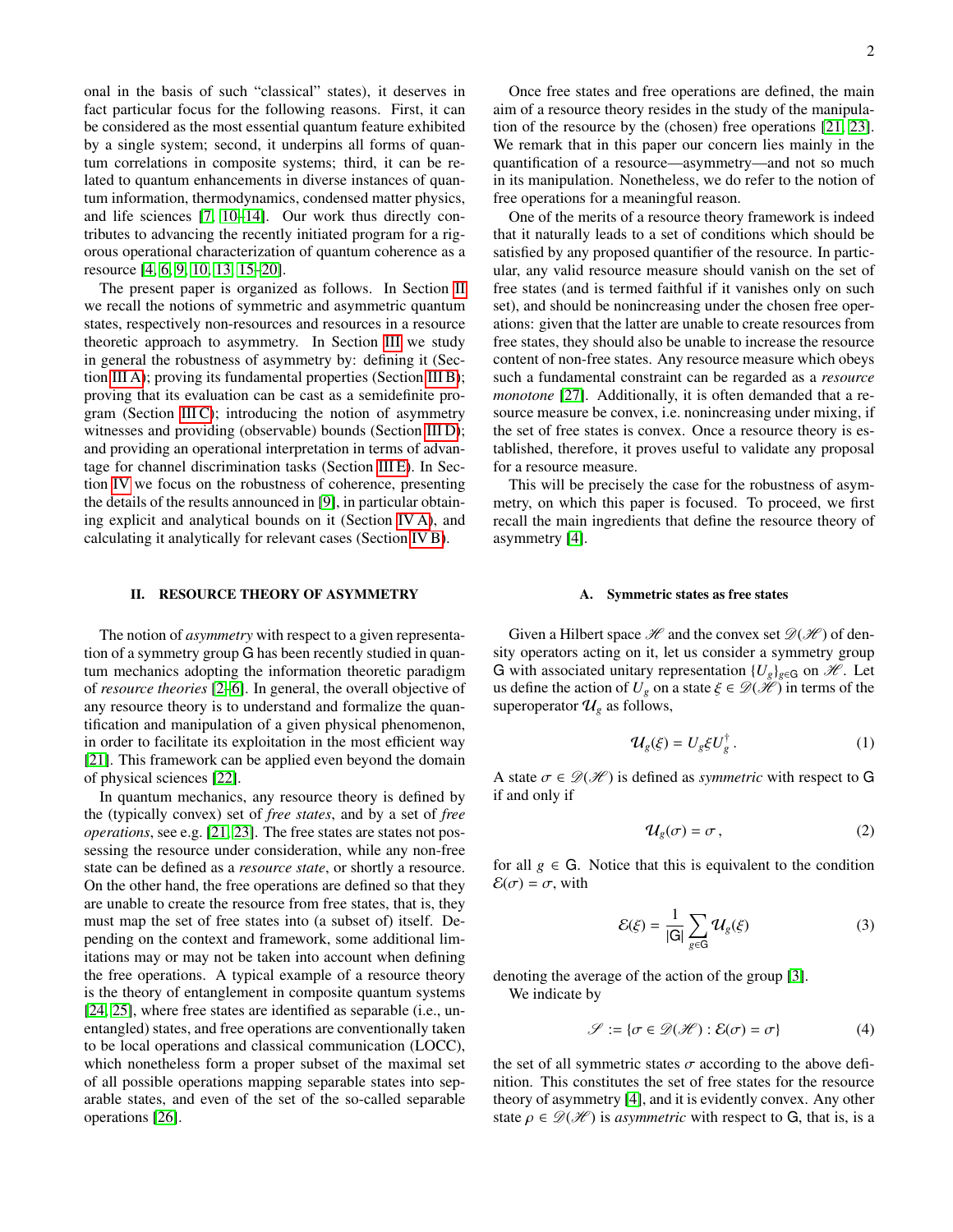resource state. Explicitly,  $\rho$  is asymmetric if and only if there exists a  $g \in G$  such that

$$
\mathcal{U}_g(\rho) \neq \rho \,.
$$
 (5)

Equivalently,  $\rho$  is asymmetric if and only if  $\mathcal{E}(\rho) \neq \rho$ .

#### B. An example of free operations: covariant operations

As mentioned, we will not be particularly concerned with the manipulation of asymmetry. For this reason, we do not need to be very specific about the class of free operations. Furthermore, the quantity we set out to study, the robustness of asymmetry (and later, more specifically, the robustness of coherence) turns out to be a resource monotone in a very general sense (see Section [III B](#page-2-2) for more details). Nonetheless, for concreteness, we provide an example of free operations which have been adopted for the resource theory of asymmetry. This is the set of *covariant operations* with respect to the group G (or, in short, G-covariant operations) [\[4\]](#page-12-8). Any such operation is defined by a superoperator  $\mathcal{L}: \mathscr{D}(\mathscr{H}) \to \mathscr{D}(\mathscr{H})$ such that,

<span id="page-2-6"></span>
$$
\mathcal{L}(\mathcal{U}_g(\xi)) = \mathcal{U}_g(\mathcal{L}(\xi)), \quad \forall \ g \in G, \ \xi \in \mathcal{D}(\mathcal{H}). \tag{6}
$$

Equivalently, any covariant operation is defined by  $[\mathcal{L}, \mathcal{U}_g] =$ 0,  $\forall$  *g* ∈ G.

## <span id="page-2-0"></span>III. ROBUSTNESS OF ASYMMETRY

In this section we define and investigate a quantifier of the asymmetry of quantum states with respect to a group representation  $\{U_g\}_{g \in \mathbb{G}}$ , in compliance with the resource theory formalism introduced in the previous section.

#### <span id="page-2-1"></span>A. Definition

Definition 1 (Robustness of asymmetry). *Given a state* ρ <sup>∈</sup>  $\mathcal{D}(\mathcal{H})$ , we define the robustness of asymmetry (RoA) of  $\rho$  as

<span id="page-2-3"></span>
$$
\mathscr{A}_{\mathcal{R}}(\rho) = \min_{\tau \in \mathscr{D}(\mathscr{H})} \left\{ s \ge 0 \mid \frac{\rho + s \tau}{1 + s} =: \sigma \in \mathscr{S} \right\},\qquad(7)
$$

*that is, as the minimum weight s, parametrized as in* [\(7\)](#page-2-3)*, of another state* τ*, such that its normalized convex mixture with* ρ *results into a symmetric state* σ*.*

If we denote by  $s^*$  the value of *s* achieving the mini-mum in Eq. [\(7\)](#page-2-3), with corresponding states  $\tau^*$  (a generic state, not necessarily symmetric) and  $\sigma^*$  (a symmetric state), then not necessarily symmetric) and  $\sigma^*$  (a symmetric state), then  $\mathcal{A}_n(o) = s^*$  and  $\mathscr{A}_{\mathcal{R}}(\rho) = s^*$ , and

<span id="page-2-4"></span>
$$
\rho = (1 + \mathscr{A}_{\mathcal{R}}(\rho))\sigma^* - \mathscr{A}_{\mathcal{R}}(\rho)\tau^*
$$
\n(8)

is said to realize an optimal pseudomixture for  $\rho$ .

It is immediate to realize that  $\mathcal{A}_R(\rho)$  can also be characterized as

<span id="page-2-5"></span>
$$
\mathscr{A}_{\mathcal{R}}(\rho) = \min_{\sigma \in \mathscr{S}} \left\{ s \ge 0 \; \middle| \; \rho \le (1+s)\,\sigma \right\} . \tag{9}
$$

This follows since Eq. [\(8\)](#page-2-4) implies  $\rho \leq (1 + \mathcal{A}_R(\rho))\sigma^*$ , with  $\sigma^* \in \mathcal{L}$  which means that  $\mathcal{A}_R(\rho)$  is lower-hounded by the  $\star \in \mathcal{S}$ , which means that  $\mathcal{A}_R(\rho)$  is lower-bounded by the<br>inimum on the right-hand side of Eq. (9). On the other hand minimum on the right-hand side of Eq. [\(9\)](#page-2-5). On the other hand, suppose  $\rho \le (1 + s)\sigma$  for some  $\sigma \in \mathcal{S}$ . Then we can write

$$
\sigma = \frac{\rho + s\tau}{1 + s}
$$

with  $\tau = \frac{(1+s)\sigma - \rho}{s}$  a valid state. This proves that the min-<br>imum in Eq. (9) is also an upper bound for  $\mathcal{O}_n(\rho)$  henceforth imum in Eq. [\(9\)](#page-2-5) is also an upper bound for  $\mathcal{A}_R(\rho)$ , henceforth we conclude that [\(9\)](#page-2-5) holds.

Notice that the robustness of a resource can be defined for any general resource theory [\[23\]](#page-12-14). Previously, robustness quantifiers have been studied for entanglement, steering-type correlations, non-locality and even correlations beyond quantum [\[28](#page-12-20)[–31\]](#page-13-0). Nonetheless, up to our knowledge, the notion of robustness of asymmetry has not been explored yet.

#### <span id="page-2-2"></span>B. Properties

Here we prove that the RoA satisfies a number of properties which qualify it as a valid *asymmetry monotone*. We remark that the properties listed here are valid, with suitable adaptations, for all measures of robustness defined in a resource theoretic context [\[23\]](#page-12-14), with respect to a convex set of free states (in our case, symmetric states) that is closed under a chosen set of free operations (in our case, e.g., covariant operations). The first such example of a robustness measure was defined for entanglement theory [\[28,](#page-12-20) [29\]](#page-13-1). Most of the proofs reported here are in fact straightforward translations of those originaly produced for the robustness of entanglement.

<span id="page-2-7"></span>Property 1. *The RoA is bounded as*

$$
0 \le \mathcal{A}_{\mathcal{R}}(\rho) \le \dim(\mathcal{H}) - 1 \tag{10}
$$

*for any*  $\rho \in \mathcal{D}(\mathcal{H})$ *. Furthermore the RoA is faithful, that is* 

$$
\mathscr{A}_{\mathcal{R}}(\rho) = 0 \iff \rho \in \mathscr{S} \,.
$$
 (11)

*Proof.* That  $\mathcal{A}_R(\rho) \geq 0$  and that  $\mathcal{A}_R(\rho) = 0$  if and only if  $\rho \in$  $\mathscr S$  is evident by definition [\(7\)](#page-2-3). Let  $d = \dim(\mathscr H)$ . The bound  $\mathcal{A}_R(\rho) \leq d - 1$  is proven by considering that the maximally mixed state  $1/d$  is symmetric for any unitary representation on  $\mathscr{H}$ , and that

$$
\rho \leq 1 \! \! 1 = (1 + (d - 1)) \frac{1}{d} \, ,
$$

for every  $\rho \in \mathcal{D}(\mathcal{H})$ . We get the claim by comparing this with Eq. (9). with Eq. [\(9\)](#page-2-5).

**Property 2.** Let  ${\{\Gamma_l\}}_{l=1}^m$  be an instrument, that is, a collection *of m completely positive subchannels, summing up to a completely positive trace preserving channel*  $\mathcal{L}(\rho) = \sum_{l=1}^{m} \Gamma_l(\rho)$ *,*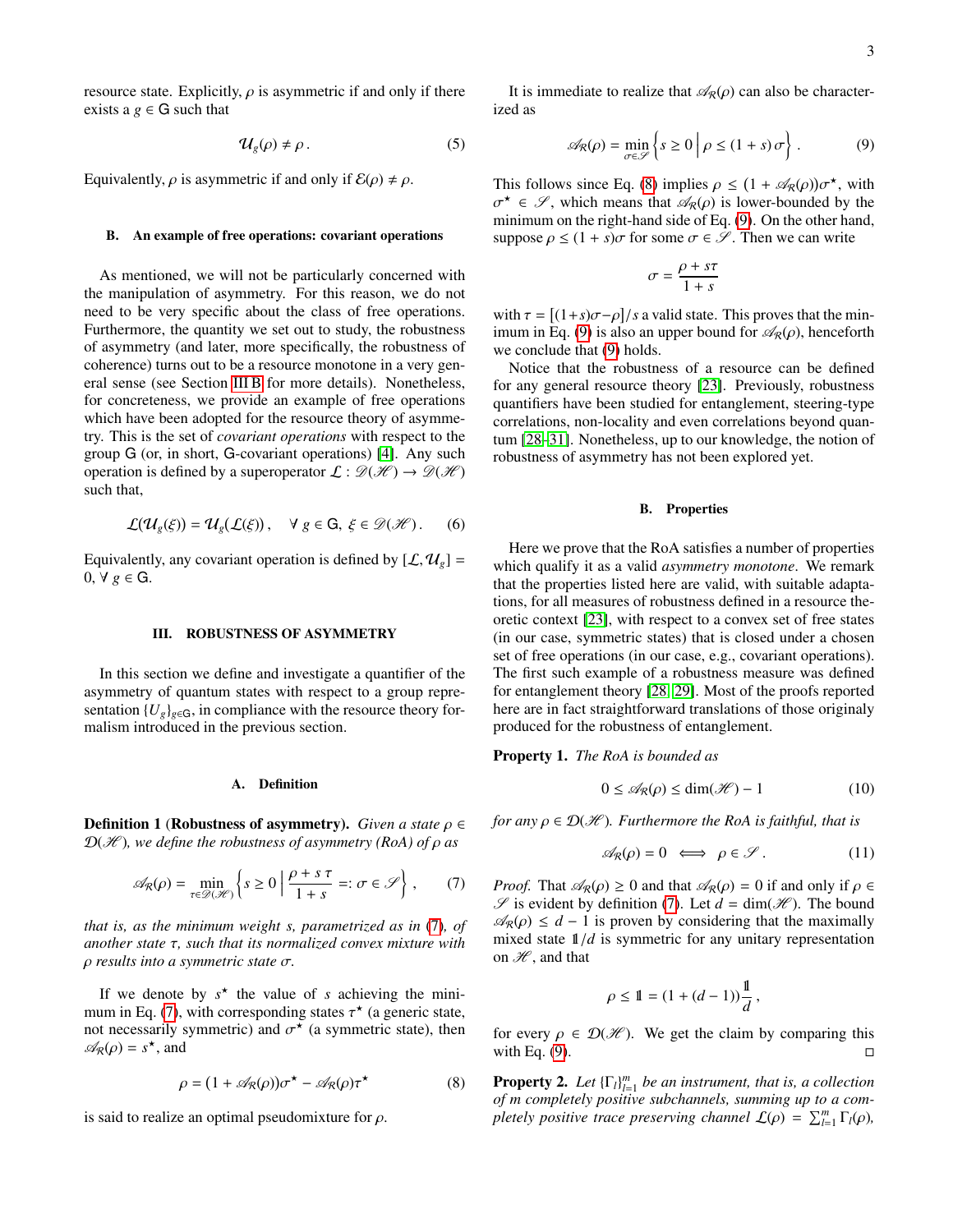*such that*  $\Gamma_l(\sigma)/\text{Tr}[\Gamma_l(\sigma)] = \sigma_l \in \mathcal{S}, \forall l = 1, \ldots, m$ , and for *any*  $\sigma \in \mathcal{S}$ *. Then, the RoA is monotonically nonincreasing on average under*  ${\{\Gamma_l\}}_{l=1}^m$ :

<span id="page-3-1"></span>
$$
\mathscr{A}_{\mathcal{R}}(\rho) \ge \sum_{l} \text{Tr}[\Gamma_{l}(\rho)] \mathscr{A}_{\mathcal{R}}\left(\frac{\Gamma_{l}(\rho)}{\text{Tr}[\Gamma_{l}(\rho)]}\right). \tag{12}
$$

*Proof.* Let  $\tau^*$  and  $\sigma^*$  denote the (generic and symmetric, respectively) states in the ontimal pseudomixture for  $\mathcal{O}_0(\alpha)$  as spectively) states in the optimal pseudomixture for  $\mathcal{A}_R(\rho)$  as in Eq. [\(8\)](#page-2-4), and let us apply the subchannel  $\Gamma_l$  on both sides, so that

$$
\Gamma_l(\rho) = (1 + \mathscr{A}_{\mathcal{R}}(\rho))\Gamma_l(\delta^{\star}) - \mathscr{A}_{\mathcal{R}}(\rho)\Gamma_l(\tau^{\star}).
$$

By defining

$$
\sigma_l = \frac{1}{(1+s_l)} \frac{1}{p_l} (1 + \mathscr{A}_R(\rho)) \Gamma_l(\delta^{\star}),
$$
  
\n
$$
\tau_l = \frac{1}{s_l} \frac{1}{p_l} \mathscr{A}_R(\rho) \Gamma_l(\tau^{\star}),
$$
  
\n
$$
s_l = \frac{1}{p_l} \mathscr{A}_R(\rho) \text{Tr} [\Gamma_l(\tau^{\star})],
$$

with  $p_l = \text{Tr}[\Gamma_l(\rho)]$ , we can write

$$
\rho_l = (1 + s_l) \sigma_l - s_l \tau_l,
$$

where  $\rho_l = \Gamma_l(\rho)/p_l$ . Since the latter pseudomixture for each  $\rho_l$  is not necessarily optimal if follows by Eq. (9) that  $\rho_l$  is not necessarily optimal, it follows by Eq. [\(9\)](#page-2-5) that

$$
\mathscr{A}_{\mathcal{R}}(\rho_l)\leq s_l.
$$

Taking the weighted average over all subchannels, and recalling that  $\sum_l \text{Tr}[\Gamma_l(\xi)] = 1$  for any state  $\xi$ , we finally get

$$
\sum_{l} p_{l} \mathcal{A}_{R} \left( \frac{\Gamma_{l}(\rho)}{p_{l}} \right) \leq \sum_{l} \frac{p_{l}}{p_{l}} \mathcal{A}_{R}(\rho) \operatorname{Tr} \left[ \Gamma_{l}(\tau^{\star}) \right] = \mathcal{A}_{R}(\rho).
$$

Notice that this property is expressed in very general terms: If one has only one subchannel equal to a channel  $(m = 1)$ , then Eq. [\(12\)](#page-3-1) proves standard monotonicity under free operations that do not create the resource, e.g., under covariant operations. If on the other hand one identifies each subchannel with a Kraus operator, i.e.  $\Gamma_l(\rho) = K_l \rho K_l^{\dagger}$  with  $\sum_{l=1}^m K_l^{\dagger}$ <br>then Eq. (12) proves the stronger monotonicity under s  $\int_l^{\tau} K_l = 1,$ then Eq. [\(12\)](#page-3-1) proves the stronger monotonicity under selective operations [\[13,](#page-12-9) [32\]](#page-13-2).

Property 3. *The RoA is convex, that is*

<span id="page-3-2"></span>
$$
\mathcal{A}_{\mathcal{R}}(p\rho_1 + (1-p)\rho_2) \le p\mathcal{A}_{\mathcal{R}}(\rho_1) + (1-p)\mathcal{A}_{\mathcal{R}}(\rho_2), \quad (13)
$$

*for any probability p*  $\in$  [0, 1]*, and any states*  $\rho_1, \rho_2 \in \mathcal{D}(\mathcal{H})$ *.* 

*Proof.* Let  $\rho_1$  and  $\rho_2$  be two states, and consider for each the optimal pseudomixture as in Eq. [\(8\)](#page-2-4),

$$
\rho_k = (1 + \mathscr{A}_{\mathcal{R}}(\rho_k)) \delta_k^{\star} - \mathscr{A}_{\mathcal{R}}(\rho_k) \tau_k^{\star},
$$

with  $k = 1, 2$ . Take now the convex combination

$$
\rho = p\rho_1 + (1-p)\rho_2,
$$

with  $p \in [0, 1]$ , and notice that a nonoptimal pseudomixture of the form  $\rho = (1 + s)\sigma - s\tau$  can be written, with

$$
\sigma = \frac{1}{1+s} \left[ p(1 + \mathcal{A}_{\mathcal{R}}(\rho_1)) \delta_1^{\star} + (1-p)(1 + \mathcal{A}_{\mathcal{R}}(\rho_2)) \delta_2^{\star} \right],
$$
  
\n
$$
\tau = \frac{1}{s} \left[ p \mathcal{A}_{\mathcal{R}}(\rho_1) \tau_1^{\star} + (1-p) \mathcal{A}_{\mathcal{R}}(\rho_2) \tau_2^{\star} \right],
$$
  
\n
$$
s = p \mathcal{A}_{\mathcal{R}}(\rho_1) + (1-p) \mathcal{A}_{\mathcal{R}}(\rho_2),
$$

By definition, the optimal pseudomixture for  $\rho$  in the definition of the RoA will have  $\mathcal{A}_{R}(\rho) = s^* \leq s$ , which proves  $F_{\alpha}$  (13) Eq. [\(13\)](#page-3-2).

### <span id="page-3-0"></span>C. Robustness of asymmetry as a semidefinite program

We now show that the evaluation of the RoA can be recast as a semidefinite program (SDP) [\[33\]](#page-13-3). In the Supplemental Material [\[34\]](#page-13-4) we provide a MATLAB [\[35\]](#page-13-5) code to evaluate such an SDP for any input state  $\rho$  and any group representation {*Ug*}, using the open-source Matlab-based modeling system for convex optimization CVX [\[36,](#page-13-6) [37\]](#page-13-7).

<span id="page-3-5"></span>**Theorem 1.** *The RoA*  $\mathcal{A}_R(\rho)$  *corresponds to the SDP* 

<span id="page-3-4"></span>min Tr
$$
[\tilde{\sigma}] - 1
$$
  
s.t.  $\tilde{\sigma} \ge \rho$ , (14)  
 $\mathcal{E}(\tilde{\sigma}) = \tilde{\sigma}$ .

*Strong duality holds, and the RoA can be equivalently calculated via the dual SDP*

<span id="page-3-3"></span>max 
$$
-Tr[W\rho]
$$
  
s.t.  $W \leq \mathbb{I}$ , (15)  
 $\mathcal{E}(W) \geq 0$ ,

*where W is an Hermitian operator on*  $H$ *, and the SDP constraint in the last line of* [\(15\)](#page-3-3) *can be restricted to*  $\mathcal{E}(W) = 0$ *, that is, the achieved maximum is the same in both cases.*

*Proof.* By incorporating the factor  $(1 + s)$  appearing in [\(9\)](#page-2-5) into the unnormalized state  $\tilde{\sigma} = (1 + s)\sigma$ , we can reexpress  $\mathscr{A}_{R}(\rho)$ as the SDP [\(14\)](#page-3-4). It is immediate to check that strong duality holds, since a feasible solution of the primal SDP is  $\tilde{\sigma} = (1 +$  $\epsilon$ )1, for  $\epsilon > 0$ .

The SDP can be cast in the standard form [\[38\]](#page-13-8)

$$
\begin{array}{ll}\n\text{min} & \text{Tr}[C\tilde{\sigma}] - 1 \\
\text{s.t.} & \Lambda(\tilde{\sigma}) \ge B, \\
& \tilde{\sigma} \ge 0,\n\end{array}\n\tag{16}
$$

with

$$
C = \mathbb{1}, \ \Lambda(\tilde{\sigma}) = \begin{pmatrix} \tilde{\sigma} & 0 & 0 \\ 0 & \mathcal{E}(\tilde{\sigma}) - \tilde{\sigma} & 0 \\ 0 & 0 & -\mathcal{E}(\tilde{\sigma}) + \tilde{\sigma} \end{pmatrix}, \ \text{and} \ B = \begin{pmatrix} \rho & 0 & 0 \\ 0 & 0 & 0 \\ 0 & 0 & 0 \end{pmatrix}
$$

The dual SDP is then [\[38\]](#page-13-8)

max 
$$
\text{Tr}[BY] - 1
$$
  
s.t.  $\Lambda^{\dagger}(Y) \leq C$ ,  
 $Y \geq 0$ ,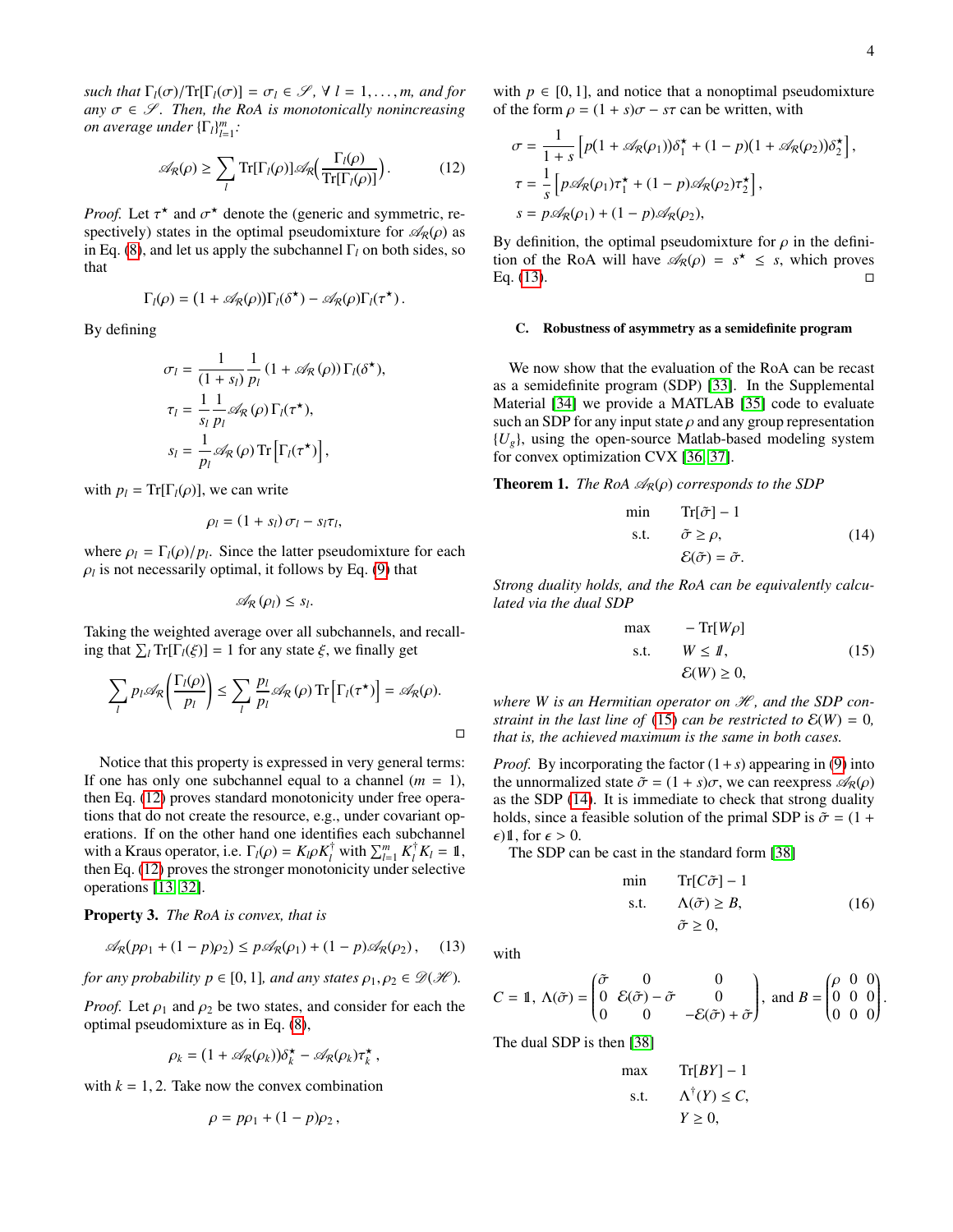where (the asterisks indicate irrelevant submatrices)

$$
Y = \begin{pmatrix} Y_1 & * & * \\ * & Y_2 & * \\ * & * & Y_3 \end{pmatrix},
$$

and

$$
\Lambda^{\dagger}(Y) = Y_1 + (\mathcal{E}(Y_2) - Y_2) - (\mathcal{E}(Y_3) - Y_3)
$$
  
= Y\_1 + \mathcal{E}(Y\_2 - Y\_3) - (Y\_2 - Y\_3).

The dual SDP then simplifies to

max 
$$
\text{Tr}[PY_1] - 1
$$
  
s.t.  $Y_1 + \mathcal{E}(Y_2 - Y_3) - (Y_2 - Y_3) \le 11$ ,  
 $Y_1, Y_2, Y_3 \ge 0$ .

Noticing that the target function can only be larger if the first condition is saturated with equality, that is  $Y_1 = 1 - \mathcal{E}(Y_2 Y_3$ ) + ( $Y_2$  –  $Y_3$ ), and that the latter expression depends on  $Y_2$ and  $Y_3$  only through the combination  $\tilde{W} = Y_2 - Y_3$ , which is unrestricted with respect to positivity, we arrive at

<span id="page-4-1"></span>
$$
\max \qquad -\operatorname{Tr}[(\mathcal{E}(\tilde{W}) - \tilde{W})\rho] \n\text{s.t.} \qquad \mathcal{E}(\tilde{W}) - \tilde{W} \le 1. \tag{17}
$$

Using the fact that  $\mathcal E$  is idempotent (equivalently, a superoperator acting as a projector, that is,  $\mathcal{E}^2(\xi) = \mathcal{E}(\xi)$  for all states  $\xi$ ), it is easy to see that this is equivalent to it is easy to see that this is equivalent to

<span id="page-4-2"></span>
$$
\begin{array}{ll}\n\max & -\operatorname{Tr}[W\rho] \\
\text{s.t.} & W \le 1, \\
\mathcal{E}(W) = 0.\n\end{array} \tag{18}
$$

Indeed, let  $\tilde{W}$  be such that  $\mathcal{E}(\tilde{W}) - \tilde{W} \leq 1$ . Then, if one defines *W* :=  $\mathcal{E}(\tilde{W}) - \tilde{W}$ , one has  $\mathcal{E}(W) = 0$ . Thus the value [\(17\)](#page-4-1) is a lower bound for the value [\(18\)](#page-4-2). On the other hand, let *W* be such that  $\mathcal{E}(W) = 0$ , and define  $\tilde{W} = -W$ . Then  $\mathcal{E}(\tilde{W}) - \tilde{W} =$ *W*. Thus the value [\(18\)](#page-4-2) is a lower bound for the value [\(17\)](#page-4-1).

In turn, one sees easily that [\(18\)](#page-4-2) is equivalent to [\(15\)](#page-3-3), i.e., the optimum in [\(15\)](#page-3-3) is achieved by a *W* that satisfies  $\mathcal{E}(W) =$ 0. That [\(15\)](#page-3-3) is an upper bound for [\(18\)](#page-4-2) is obvious. On the other hand, take *W* such that  $\mathcal{E}(W) \geq 0$ , and consider  $W' =$  $W - \mathcal{E}(W)$ , which satisfies by definition  $\mathcal{E}(W') = 0$ . Since  $\mathcal{E}(W) \ge 0$ , one has  $-\text{Tr}[W'\rho] \ge -\text{Tr}[W\rho]$  and  $W' \le W \le 1$ .<br>Thus, (18) is an upper bound for (15). Thus, [\(18\)](#page-4-2) is an upper bound for [\(15\)](#page-3-3).

The reason that in Theorem [1](#page-3-5) we refer to the SDP [\(15\)](#page-3-3) rather than [\(18\)](#page-4-2) is mostly the fact that the condition  $\mathcal{E}(W) \ge 0$ is more robust than the condition  $\mathcal{E}(W) = 0$ , both numerically and experimentally. That is to say that, for example, directly measuring an observable *W* satisfying  $\mathcal{E}(W) \geq 0$ , for the purpose of asymmetry detection and estimation, is experimentally feasible, while meeting the exact condition  $\mathcal{E}(W) = 0$  is impossible in practice (although it might be considered feasible if we are content with implementing the condition within error bars). We discuss further the issue of practically measuring or estimating the RoA in Section [III D.](#page-4-0)

For later convenience, we also report an alternative form of the dual of the SDP in Eq. [\(18\)](#page-4-2), rewritten as

<span id="page-4-5"></span>
$$
\begin{array}{ll}\n\max & \text{Tr}[X\rho] - 1 \\
\text{s.t.} & X \ge 0, \\
& \mathcal{E}(X) = 1,\n\end{array}\n\tag{19}
$$

where we have simply made the substitution  $X = 1 - W$  for the SDP variable.

## <span id="page-4-0"></span>D. Asymmetry witnesses and observable lower bounds to the robustness of asymmetry

Here we follow up from the previous (rather technical) subsection by presenting some insightful physical remarks stemming from Theorem [1,](#page-3-5) and in particular Eq. [\(15\)](#page-3-3). We first observe that, thanks to the fact that  $Tr[\mathcal{E}(Y)X] = Tr[Y\mathcal{E}(X)]$ for all *X*, *Y*, the condition  $\mathcal{E}(W) \ge 0$  is equivalent to

$$
\operatorname{Tr}[W\sigma] \ge 0, \quad \forall \ \sigma \in \mathcal{S}. \tag{20}
$$

This means that any Hermitian operator *W* such that  $\mathcal{E}(W) \geq$ 0 can be regarded as an *asymmetry witness*, in analogy with the theory of entanglement witnesses [\[25\]](#page-12-16). For any such *W*, finding  $Tr[W \rho] < 0$  implies that the state  $\rho$  is asymmetric, that is, a resource.

The SDP formulation in Theorem [1](#page-3-5) further implies that

<span id="page-4-3"></span>
$$
\max\{0, -\text{Tr}[\rho W]\} \le \mathcal{A}_{\mathcal{R}}(\rho),\tag{21}
$$

for all the asymmetry witnesses *W* subject to the constraints of Eq. [\(15\)](#page-3-3). By the same statement, it follows that for any state  $\rho$  there exists an optimal (state-dependent) witness  $W^*$ such that the RoA of  $\rho$  is exactly *observable* as

$$
\mathscr{A}_{\mathcal{R}}(\rho) = -\text{Tr}[\rho W^{\star}]. \tag{22}
$$

These observations entail that the RoA can be regarded as an instance of a quantitative asymmetry witness, in analogy to quantitative entanglement witnesses [\[39](#page-13-9)[–44\]](#page-13-10).

By employing suboptimal witnesses *W* in Eq. [\(21\)](#page-4-3), e.g., tailored on experimental capabilities, one can estimate the RoA from below. We can now readily provide a chain of explicit lower bounds to the RoA of an arbitrary state  $\rho$ , as follows.

**Theorem 2.** *For any*  $\rho \in \mathcal{D(H)}$ *, it holds that* 

<span id="page-4-4"></span>
$$
\mathscr{A}_{\mathcal{R}}(\rho) \ge \frac{\|\rho - \mathcal{E}(\rho)\|_2^2}{\|\mathcal{E}(\rho)\|_{\infty}} \ge \frac{\|\rho - \mathcal{E}(\rho)\|_2^2}{\|\mathcal{E}(\rho)\|_2} \ge \|\rho - \mathcal{E}(\rho)\|_2^2, \quad (23)
$$

*where*  $\|\xi\|_p$  *denotes the Schatten p-norm of an operator*  $\xi$ *,* 

$$
\|\xi\|_{p} = \left(\text{Tr}[(\xi|^{p}]\right)^{\frac{1}{p}},\tag{24}
$$

*with*  $\left\| \xi \right\|_{∞}$  *amounting to the largest singular value of*  $ξ$  *(also known as operator norm), and*  $\|\xi\|_2 = \sqrt{\text{Tr}[\xi^{\dagger}\xi]}$  *reproducing*<br>the Hilbert-Schmidt norm of  $\xi$ *the Hilbert-Schmidt norm of* ξ*.*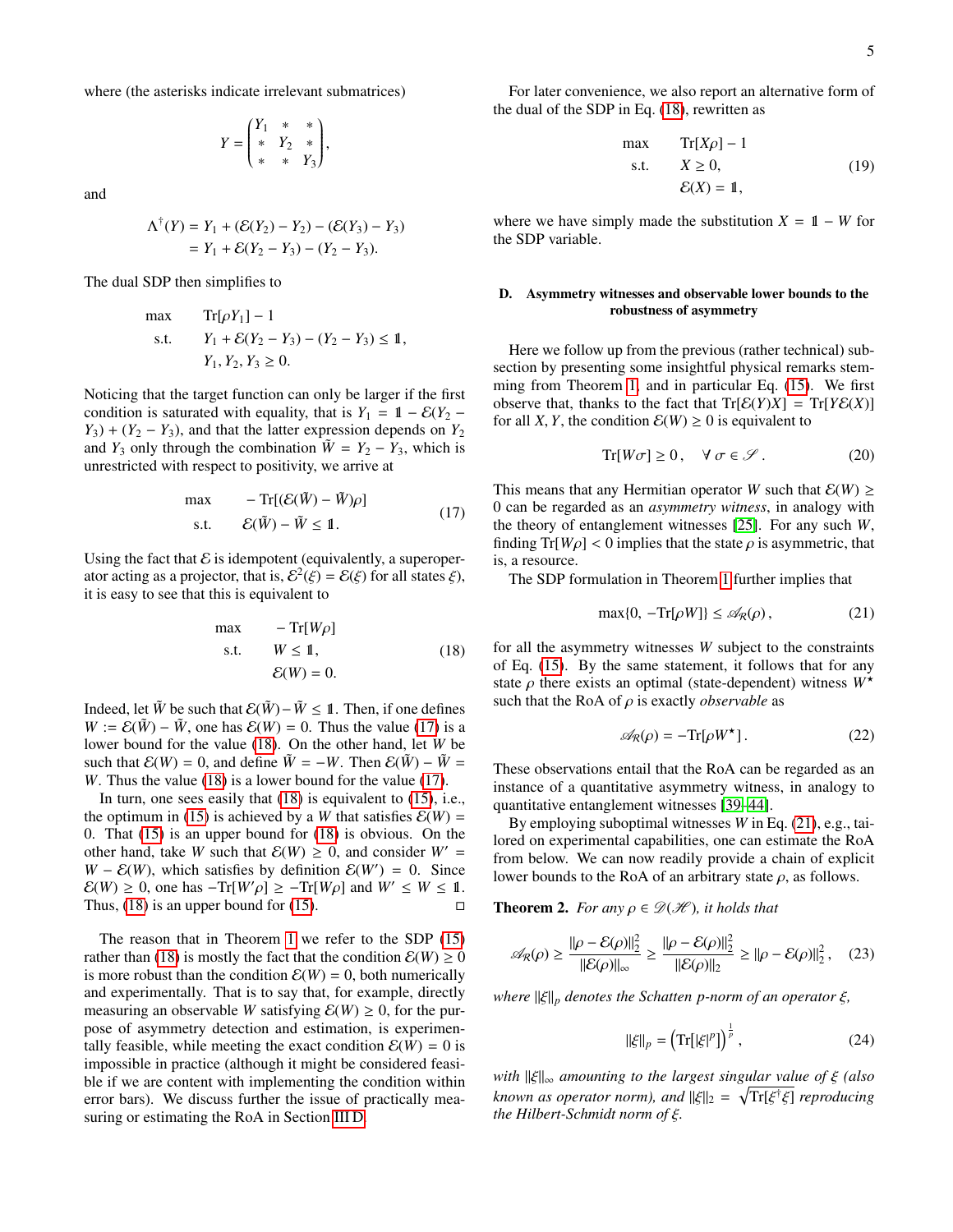*Proof.* Notice first that the witness

$$
W = \frac{\mathcal{E}(\rho) - \rho}{\|\mathcal{E}(\rho)\|_{\infty}}
$$
 (25)

is by construction an admissible operator in Eq. [\(18\)](#page-4-2), as

$$
\frac{\mathcal{E}(\rho) - \rho}{\|\mathcal{E}(\rho)\|_{\infty}} \le \frac{\mathcal{E}(\rho)}{\|\mathcal{E}(\rho)\|_{\infty}} \le 1
$$

and

$$
\mathcal{E}(W) = \frac{\mathcal{E}^2(\rho) - \mathcal{E}(\rho)}{\|\mathcal{E}(\rho)\|_{\infty}} = 0.
$$

Thus, by Eq. [\(21\)](#page-4-3), we have

$$
\mathscr{A}_{\mathcal{R}}(\rho) \ge -\text{Tr}[W\rho]
$$
\n
$$
= -\frac{\text{Tr}[(\mathcal{E}(\rho) - \rho)\rho]}{||\mathcal{E}(\rho)||_{\infty}}
$$
\n
$$
= -\frac{\text{Tr}[\mathcal{E}(\rho)^{2}] - \text{Tr}[\rho^{2}]}{||\mathcal{E}(\rho)||_{\infty}}
$$
\n
$$
= \frac{\text{Tr}[\rho^{2}] - \text{Tr}[\mathcal{E}(\rho)^{2}]}{||\mathcal{E}(\rho)||_{\infty}}
$$
\n
$$
= \frac{||\rho - \mathcal{E}(\rho)||_{2}^{2}}{||\mathcal{E}(\rho)||_{\infty}},
$$

having used that  $\text{Tr}[\rho \mathcal{E}(\rho)] = \text{Tr}[\mathcal{E}(\rho)^2]$ .<br>The second inequality in (23) is due

The second inequality in [\(23\)](#page-4-4) is due to the hierarchical relation  $\|\xi\|_{\infty} \le \|\xi\|_2$  for any operator  $\xi$ , and the third inequality is due to the fact that  $\|\mathcal{E}(\rho)\|_2 \leq \|\mathcal{E}(\rho)\|_1 = \text{Tr}[\rho] = 1.$ 

We remark that

$$
\|\rho - \mathcal{E}(\rho)\|_2^2 = \text{Tr}[\rho^2] - \text{Tr}[\mathcal{E}(\rho)^2]
$$

and that

$$
\|\mathcal{E}(\rho)\|_2 = \sqrt{\text{Tr}[\mathcal{E}(\rho)^2]}.
$$

Both  $Tr[\rho^2]$  and  $Tr[\mathcal{E}(\rho)^2]$  are directly measurable, for an un-<br>known  $\rho$ , as long as one can prepare and perform measureknown  $\rho$ , as long as one can prepare and perform measurements on two identical and independent copies  $\rho^{\otimes 2}$  of  $\rho$ . It is known [45] that one has in fact known [\[45\]](#page-13-11) that one has in fact

$$
\mathrm{Tr}[\rho^2] = \mathrm{Tr}[\rho^{\otimes 2} V],
$$

and

$$
\mathrm{Tr}[\mathcal{E}(\rho)^2] = \mathrm{Tr}[(\mathcal{E}(\rho) \otimes \mathcal{E}(\rho))V] = \mathrm{Tr}[\rho^{\otimes 2} \mathcal{E}^{\otimes 2}(V)],
$$

where *V* is the swap operator acting on two copies of the Hilbert space  $\mathcal{H}$  of the system,

$$
V|\psi\rangle\otimes|\phi\rangle=|\phi\rangle\otimes|\psi\rangle\,,
$$

for any  $|\psi\rangle, |\phi\rangle \in \mathcal{H}$ .

Immediate lower bounds to the RoA of a state can also be obtained based on the measurement of *any* set of observables  $\{O_i\}$ ,  $i = 1, \ldots, k$ , conveying the expectation values

 $o_i = \text{Tr}[O_i \rho]$ , and not necessarily tailored to the measurement of the RoA. Indeed, one can consider asymmetry witnesses of the form  $W = \sum_{i=1}^{k} c_i O_i + m1$ , for  $c_1, \ldots, c_k, m \in \mathbb{R}$ , and lower bound the RoA by the SDP [46] (code available [341) bound the RoA by the SDP [\[46\]](#page-13-12) (code available [\[34\]](#page-13-4))

<span id="page-5-0"></span>
$$
\max \quad -\left(\sum_{i=1}^{k} c_i o_i + m\right) \tag{26a}
$$

s.t. 
$$
\sum_{i=1}^{k} c_i O_i + m1 \le 1,
$$
 (26b)

$$
\mathcal{E}\left(\sum_{i=1}^{k} c_i O_i + m\mathbb{1}\right) \ge 0. \tag{26c}
$$

The SDP [\(26\)](#page-5-0) provides the best possible asymmetry witness based on the available data: a witness that, in a sense, we can at least measure "on paper" (or rather, on computer) given the actual measurements performed in the lab.

One can make even better use of available experimental data, by exactly estimating the minimal RoA compatible with the data. This goes beyond trying to construct the best asymmetry witness out of the data, but, remarkably, can also be cast as an SDP, more precisely as

$$
\min \quad \text{Tr}[\tilde{\sigma}] - 1 \tag{27a}
$$

$$
\text{s.t.} \quad \tilde{\sigma} \ge \rho,\tag{27b}
$$

<span id="page-5-1"></span>
$$
\mathcal{E}(\tilde{\sigma}) = \tilde{\sigma},\tag{27c}
$$

<span id="page-5-2"></span>
$$
\rho \ge 0, \quad \text{Tr}[\rho] = 1, \quad \text{Tr}[O_i \rho] = o_i \quad \forall i. \tag{27d}
$$

The SDP [\(27\)](#page-5-1) is essentially the same as the primal SDP [\(14\)](#page-3-4) for the RoA, but it does not assume the knowledge of the underlying state  $\rho$  of which we want to know the asymmetry. Instead, the SDP constraints [\(27d\)](#page-5-2) impose the minimal condition that a physical state  $\rho$  exists that is compatible with the observed data, in the spirit of [\[39\]](#page-13-9). In general, one cannot think of the estimate of RoA given by [\(27\)](#page-5-1) as resulting from calculating the expectation value of just one asymmetry witness that is accessible with the available data. One can easily argue that there is a single witness that would give the same numerical result, but in general we cannot assume that we have measured it, or the ability of directly reconstructing its expectation value from the available data. The SDP [\(27\)](#page-5-1) instead exploits the full knowledge about the individual measurements.

Albeit the estimate of the RoA given by [\(27\)](#page-5-1) is in principle always better than the estimate given by [\(26\)](#page-5-0), there are reasons to consider [\(26\)](#page-5-0) of interest, and potentially prefer it to [\(27\)](#page-5-1). One is that, as mentioned, the output of the SDP [\(26\)](#page-5-0) comprises the best single asymmetry witness that we can have knowledge of based on the data; the knowledge of such a witness can then be used in devising ways to exploit the asymmetry of the state, as in the case where we use it for metrology (see Section [III E](#page-6-0) for an example of this). Another reason deals instead with what could be considered a kind of "fragility" of [\(27\)](#page-5-1): indeed, the latter SDP also acts as a feasibility test for the compatibility of the measurement results with a physical scenario—the existence of a physical (normalized and positive semidefinite) state that gives rise to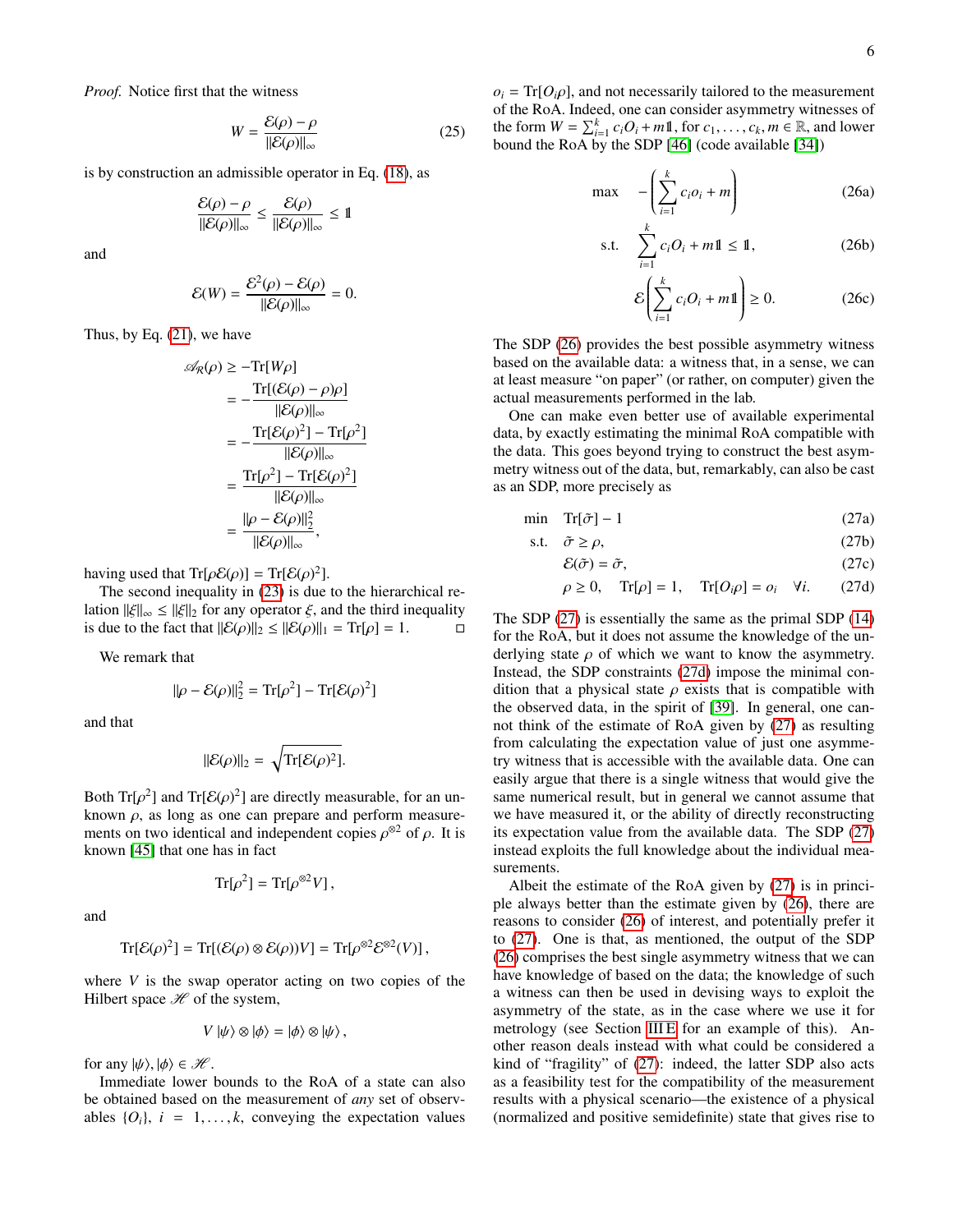the statistics. The issue is that the data collected could be incompatible with a physical state, in the sense of not satisfying [\(27d\)](#page-5-2), because of experimental errors / imprecisions / statistics, and hence do not lead to any reasonable lower bound to the RoA. Another way of looking at it, is that [\(27\)](#page-5-1), while perfectly well defined from an abstract point of view, can only be used in practice when there is some assurance that the data are (or have been processed to be) compatible with some physical state. How to best do this while obtaining a certifiable lower bound to the RoA is beyond the scope of the present work.

## <span id="page-6-0"></span>E. Robustness of asymmetry as advantage in covariant channel discrimination games

In this section we provide a general operational interpretation for the RoA in the context of discriminating quantum channels. Given as usual a unitary representation  $\{U_g\}$  of a group G, let us consider the unitary channels  $\mathcal{U}_g$  whose action is defined in Eq. [\(1\)](#page-1-1). Suppose we want to discriminate among the set of such channels, which can be applied to an input probe state  $\rho$  with an *a priori* probability distribution  ${p_g}_{g \in G}$  on the group. We can think of this process as a game, in which a message is encoded on the probe system initialized in  $\rho$  by the action of one such channel  $\mathcal{U}_g$ , and the aim of the game is to guess correctly which  $\mathcal{U}_g$  was implemented, hence decoding the message. To do so, one needs to measure the output state  $\mathcal{U}_{\rho}(\rho)$  after the channel, by means of a positive operator-valued measure (POVM)  $\{M_g\}$ , with elements satisfying  $M_g \geq 0$ ,  $\sum_g M_g = 1$ .

For any given measurement strategy, we can define the probability of success  $p<sup>succ</sup>$ , that is, the probability of guessing correctly in the discrimination (or, equivalently, of decoding the message), as

$$
p_{\{p_g\},\{M_g\}}^{\text{succ}}(\rho) = \sum_g p_g \text{Tr}[\mathcal{U}_g(\rho)M_g]. \tag{28}
$$

As indicated, the probability of success depends on the prior probability distribution  $\{p_g\}$ , on the choice of POVM, and, most importantly, on the probe state  $\rho$  on which the information is encoded. We can further define

<span id="page-6-2"></span>
$$
p_{\{p_g\}}^{\text{succ}}(\rho) = \max_{\{M_g\}} p_{\{p_g\},\{M_g\}}^{\text{succ}}(\rho), \qquad (29)
$$

as the optimal probability of success for a given  $\rho$  and prior  ${p<sub>g</sub>}$ , maximized over all possible POVMs used in the discrimination/decoding.

We can now distinguish the cases where the input probe state is symmetric (a free state) or asymmetric (a resource state). In the first case, let the probe state be denoted by  $\sigma \in \mathscr{S}$ . Since by definition  $\mathcal{U}_{g}(\sigma) = \sigma$ , no information is actually encoded in the state during the process. We have then,

<span id="page-6-1"></span>
$$
p_{\{p_g\},\{M_g\}}^{\text{succ}}(\sigma) = \sum_{g} p_g \text{Tr}[\mathcal{U}_g(\sigma)M_g]
$$

$$
= \sum_{g} p_g \text{Tr}[\sigma M_g]
$$

$$
\leq p_{\mathcal{G}}^{\max} \text{Tr}\left[\sigma \sum_{g} M_g\right]
$$

$$
= p_{\mathcal{G}}^{\max}, \qquad (30)
$$

where we have defined the maximal a priori probability  $p_{\rm G}^{\rm max}$  = max<sub>g∈G</sub>  $p_g$ . The upper bound in Eq. [\(30\)](#page-6-1) can be achieved by a strategy consisting in always guessing the group element g<sup>max</sup> with the highest associated prior probability  $p_{g^{\text{max}}} \equiv p_{G}^{\text{max}}$ , that is, by implementing a POVM with  $M_{g^{\text{max}}} = 1$ , and  $\widetilde{M}_g = 0 \ \forall \ g \neq g^{\text{max}}$ . Since this is independent of the specific symmetric state  $\sigma$ , we have then that the optimal probability of success for any symmetric state  $\sigma \in \mathcal{S}$ , as defined in Eq. [\(29\)](#page-6-2), is given by

$$
p_{\{p_g\}}^{\text{succ}}(\mathscr{S}) := p_{\{p_g\}}^{\text{succ}}(\sigma) = p_{\mathsf{G}}^{\text{max}} = \max_{g \in \mathsf{G}} p_g.
$$
 (31)

It is clear that, by using an asymmetric state  $\rho$  as a probe, one can expect to achieve in general a higher probability of success than  $p_{\{p_g\}}^{\text{succ}}(\mathscr{S})$  in the above channel discrimination game: in other words, asymmetry is expected to be a useful resource for the considered task. One can then wonder precisely *how larger* an optimal success probability can be reached exploiting asymmetric probes, compared to symmetric probes. We now address this question by showing that it is precisely the RoA of  $\rho$  which determines the advantage enabled by choosing  $\rho$  as a probe in the above channel discrimination game, as opposed to any symmetric probe  $\sigma$ . This provides an intuitive and general operational interpretation for the RoA.

<span id="page-6-4"></span>Theorem 3. *For any state* ρ *and any prior probability distribution*  $\{p_g\}_{g \in G}$  *it holds that* 

$$
\max \left\{ \frac{1}{|\mathsf{G}|} (1 + \mathcal{A}_{\mathcal{R}}(\rho)), \, p_{\{p_g\}}^{\text{succ}}(\mathcal{S}) \right\} \n\leq p_{\{p_g\}}^{\text{succ}}(\rho) \leq (1 + \mathcal{A}_{\mathcal{R}}(\rho)) p_{\{p_g\}}^{\text{succ}}(\mathcal{S}). \quad (32)
$$

*Proof.* The second inequality is just a consequence of the definition of  $\mathcal{A}_R(\rho)$ , which implies that there is a symmetric  $\sigma$ such that  $\rho \leq (1 + \mathcal{A}_R(\rho))\sigma$ , so that

<span id="page-6-3"></span>
$$
\sum_{g} p_{g} \text{Tr}[\mathcal{U}_{g}(\rho)M_{g}] \leq (1 + \mathcal{A}_{R}(\rho)) \sum_{g} p_{g} \text{Tr}[\sigma M_{g}]
$$
  

$$
\leq (1 + \mathcal{A}_{R}(\rho)) p_{\{p_{g}\}}^{\text{succ}}(\mathcal{S}).
$$

On the other hand, to prove the first inequality, consider the optimal *X* for the SDP [\(19\)](#page-4-5), which is such that  $Tr[X \rho] =$  $1 + \mathcal{A}_{R}(\rho)$ . We observe that, since  $X \geq 0$ , also  $\mathcal{U}_{g}(X) \geq 0$ .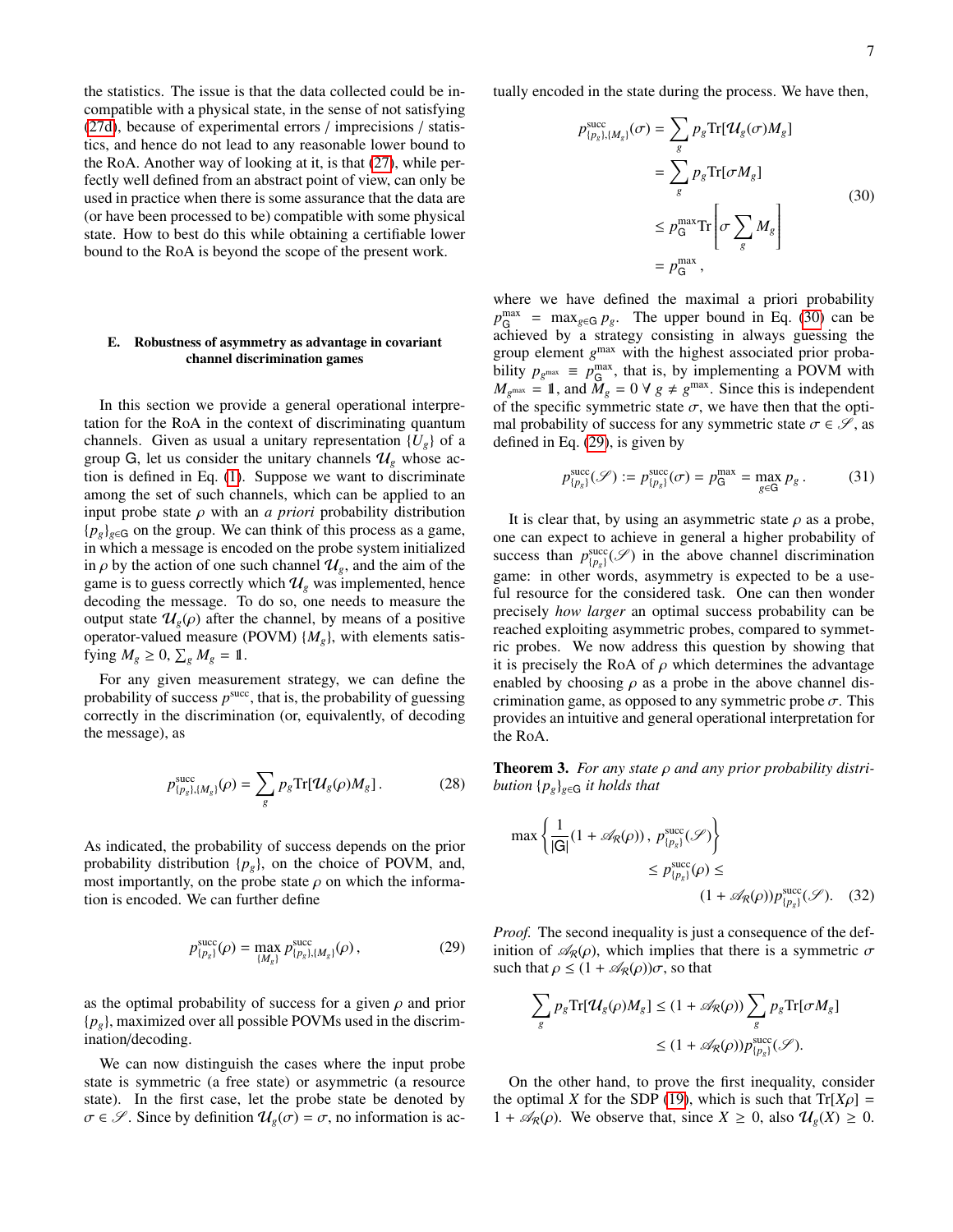Furthermore, due to Eq. [\(3\)](#page-1-2), and since  $\mathcal{E}(X) = 1$ , we have that  ${M<sub>g</sub>},$  with

$$
M_g = \frac{1}{|\mathsf{G}|} \mathcal{U}_g(X),\tag{33}
$$

is a valid POVM, as  $\sum_{g} M_g = \mathcal{E}(X) = 1$ . We have then

$$
\sum_{g} p_{g} \text{Tr}[M_{g} \mathcal{U}_{g}(\rho)] = \sum_{g} \frac{p_{g}}{|\mathsf{G}|} \text{Tr}[U_{g} X U_{g}^{\dagger} U_{g} \rho U_{g}^{\dagger}]
$$

$$
= \sum_{g} \frac{p_{g}}{|\mathsf{G}|} \text{Tr}[X \rho]
$$

$$
= \frac{1}{|\mathsf{G}|} \text{Tr}[X \rho]
$$

$$
= \frac{1}{|\mathsf{G}|} (1 + \mathscr{A}_{R}(\rho)).
$$

This proves that

$$
p_{\{p_g\}}^{\text{succ}}(\rho) \geq \frac{1}{|G|}(1 + \mathscr{A}_{\mathcal{R}}(\rho)).
$$

The other possibility in the lower bound of [\(32\)](#page-6-3), i.e.  $p_{\{p_g\}}^{\text{succ}}(\rho) \ge$  $p_{\{p_g\}}^{\text{succ}}(\mathscr{S})$ , follows from the fact that simply guessing *g*<sup>max</sup> is always a potentially valid strategy.

We remark that the proof of Theorem [3](#page-6-4) also provides a proof of the general relation

$$
\mathscr{A}_{\mathcal{R}}(\rho) \leq |\mathsf{G}| - 1\,,
$$

since the probability of success is bounded above by 1.

As a consequence of Theorem [3,](#page-6-4) one can furthermore write the following explicit result.

<span id="page-7-0"></span>Corollary 1. *For any state* ρ *and prior probability distribution*  $\{p_g\}_{g \in \mathbb{G}}$ *, it holds that* 

$$
\max_{\{p_g\}} \frac{p_{\{p_g\}}^{\text{succ}}(\mathcal{P})}{p_{\{p_g\}}^{\text{succ}}(\mathcal{P})} = 1 + \mathscr{A}_R(\rho). \tag{34}
$$

*Proof.* Let us divide [\(32\)](#page-6-3) by  $p_{\{p_g\}}^{\text{succ}}(\mathscr{S})$ . We then find

$$
\max \left\{ \frac{1}{|\mathsf{G}| \ p^{\text{succ}}_{\{p_g\}}(\mathcal{S})} (1 + \mathcal{A}_{\mathcal{R}}(\rho)), 1 \right\}
$$

$$
\leq \frac{p^{\text{succ}}_{\{p_g\}}(\rho)}{p^{\text{succ}}_{\{p_g\}}(\mathcal{S})} \leq (1 + \mathcal{A}_{\mathcal{R}}(\rho)). \quad (35)
$$

The lower bound matches the upper bound in the case  $p_{\{p_g\}}^{\text{succ}}(\mathscr{S}) = p_G^{\text{max}} = \frac{1}{|G|}$ , that is for a flat prior probability distribution over  $G$ .

We notice that, although we have focused on the discrimination of the channels  $\{U_g\}$ , the result of Corollary [1](#page-7-0) can be generalized to any set of channels of which  $\{\mathcal{U}_{g}\}\$ is a subset. That is, we have the following:

**Corollary 2.** *Let*  $\{\Lambda_i\}$  *be a set of channels such that*  $\{\mathcal{U}_g\} \subseteq$ {Λ*i*}*. Consider a probability distribution* {*pi*} *on* {Λ*i*}*. Then*

<span id="page-7-1"></span>
$$
\max_{\{p_i\}} \frac{p_{\{p_i\}}^{\text{succ}}(\rho)}{p_{\{p_i\}}^{\text{succ}}(\mathscr{S})} = 1 + \mathscr{A}_R(\rho). \tag{36}
$$

Here  $p_{\{p_i\}}^{\text{succ}}(\mathscr{S})$  is the maximal probability of success in the dis*crimination of the channels* {Λ*i*} *when these are applied with a priori probability distribution* {*pi*}*, maximized over the choice of any input arbitrary symmetric state;*  $p_{pi}^{succ}(\rho)$  *is instead the*<br>*maximal probability of success by using the given*  $ρ$ *maximal probability of success by using the given* ρ*.*

*Proof.* As in the proof of Theorem [3,](#page-6-4) it is easy to see that

$$
p_{\{p_i\}}^{\text{succ}}(\rho) = \max_{\{M_i\}} \sum_i p_i \text{Tr}[\Lambda_i(\rho) M_i] \leq (1 + \mathscr{A}_{\mathcal{R}}(\rho)) p_{\{p_i\}}^{\text{succ}}(\mathcal{S})
$$

is a direct consequence of  $\rho \leq (1 + \mathcal{A}_R(\rho))\sigma$ . Thus, in general

$$
\frac{p_{\{p_i\}}^{\text{succ}}(\rho)}{p_{\{p_i\}}^{\text{succ}}(\mathcal{S})} \leq 1 + \mathcal{A}_{\mathcal{R}}(\rho).
$$

From the fact that  $\{U_g\} \subseteq {\{\Lambda_i\}}$  and from Corollary [1](#page-7-0) we know that this upper bound can be saturated.

We remark that, in general, for a set of channels  $\{\Lambda_i\}$  such that  $\{\mathcal{U}_g\} \subseteq \{\Lambda_i\}$ , the best probability of success by using a symmetric state,  $p_{\{p_i\}}^{\text{succ}}(\mathcal{S})$ , is not just equal to max<sub>*i*</sub>  $p_i$ , as the channels  $\{\Lambda_i\}$  act in general non-trivially even on symmetric states. Yet, Eq. [\(36\)](#page-7-1) holds. The point is that the case  $\{\Lambda_i\} = \{\mathcal{U}_g\}$ , with  $p_g = 1/|G|$ , is the one where there is the largest possible advantage in using the asymmetric state; any class of channel discrimination problems that include this latter problem will satisfy Eq. [\(36\)](#page-7-1).

#### F. Finite versus continuous groups: the **U**(1) case

While we referred to finite groups so far in the paper, the theory we have developed can be applied also to compact groups like, e.g., the *d*-dimensional representation of U(1), or the defining representation of  $U(d)$ , as well as its tensor product representation on *n d*-dimensional systems.

Consider the representation  ${U(g)}$  of a continuous compact group G with Haar measure *dU*(*g*), e.g., a compact Lie group. Suppose one can define a finite set  $X = \{U_x\} \subseteq \{U(g)\}\$  such that, for any state  $\xi$ ,

$$
\mathcal{E}(\xi) = \int_{G} U(g) \xi U^{\dagger}(g) dU(g) = \frac{1}{|\mathsf{X}|} \sum_{x} U_{x} \xi U_{x}^{\dagger}
$$

This applies, e.g., to the defining representation of  $U(d)$ , in which case  $X$  is said to form a 1-design [\[47\]](#page-13-13). Then, when we discuss the discrimination of covariant channels as in Sec. [III E,](#page-6-0) we can simply imagine discriminating among the action of the discrete set of channels  $U_x$  in X.

On the other hand, for the sake of the definition of the RoA, and its computation by means of an SDP, it is clear that the only thing that matters is the actual action of the group average  $\mathcal E$ , independently of any detail of how  $\mathcal E$  is implemented.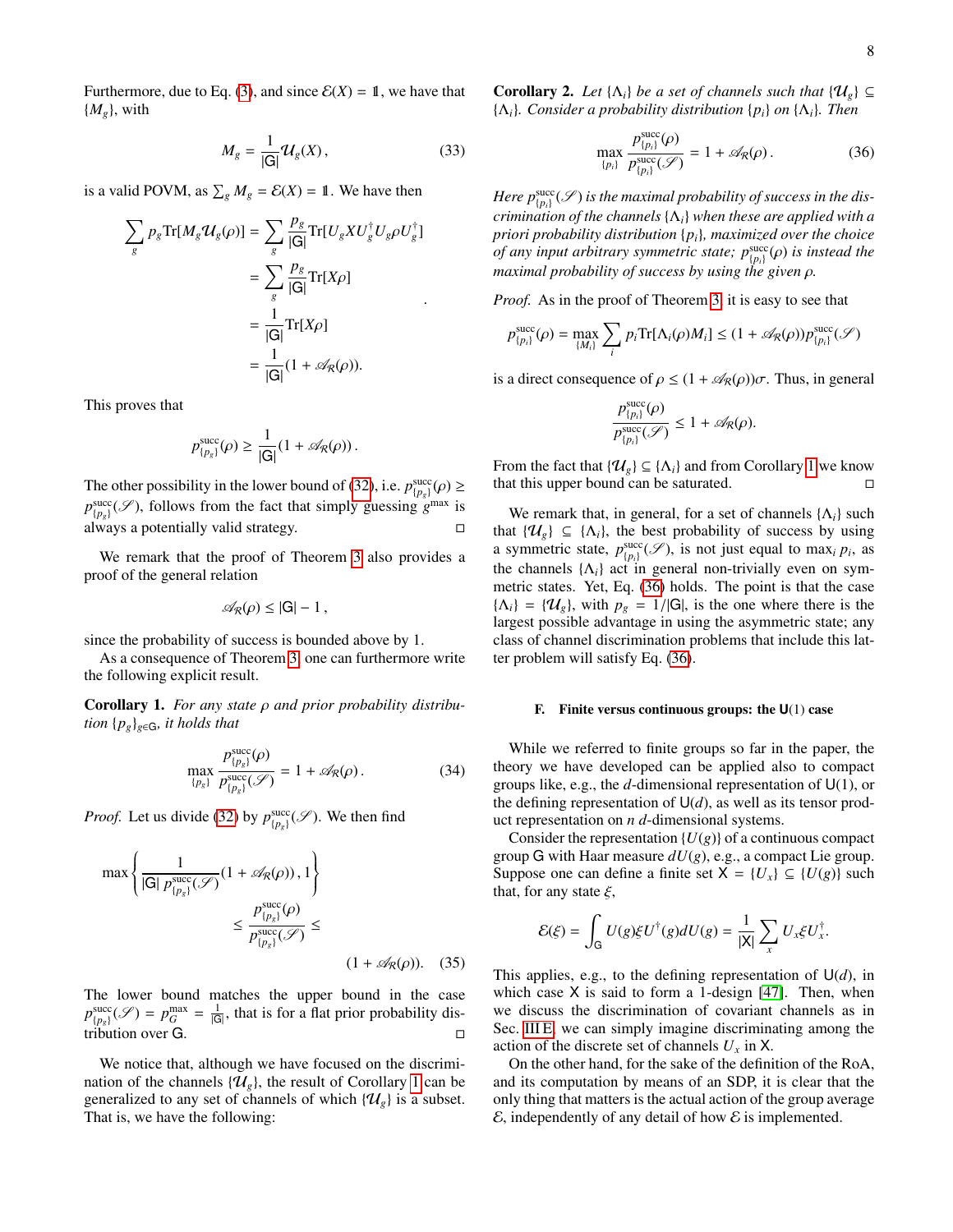In the case of  $U(1)$ , its *d*-dimensional representation is given by  $\{U(\theta)\}\$  with

<span id="page-8-3"></span>
$$
U(\theta) = \sum_{j=0}^{d-1} e^{i\theta j} |j \rangle j, \quad \theta \in [0, 2\pi].
$$
 (37)

The group average is equivalent to the total dephasing in the basis  $\{|j\rangle\}$ :

<span id="page-8-2"></span>
$$
\mathcal{E}(\xi) = \frac{1}{2\pi} \int_0^{2\pi} d\theta U(\theta) \xi U(\theta)^{\dagger} = \sum_{j=0}^{d-1} |j \rangle j |\xi| j \rangle j | =: \Delta(\xi).
$$
\n(38)

Equivalently, the group average is the same as the average over the representation of the cyclic group  $G' = Z_d$ , with  $|G'| = d$ , on  $\mathbb{C}^d$ , given by  $\{Z^k\}_{k=0}^{d-1}$ , where  $Z$  is the phase flip operator

$$
Z|j\rangle = e^{i\frac{2\pi}{d}j}|j\rangle.
$$
 (39)

In this case, asymmetry with respect to such a *d*-dimensional representation of U(1) can be regarded as *coherence*, that is, quantum superposition with respect to the reference basis  $\{(j)\}_{j=0}^{d-1}$  in the Hilbert space  $\mathcal{H} = \mathbb{C}^d$  [\[4,](#page-12-8) [6,](#page-12-2) [9,](#page-12-5) [10,](#page-12-6) [13\]](#page-12-9).

The rest of the paper is devoted to analyzing the specifics of this case.

## <span id="page-8-0"></span>IV. ROBUSTNESS OF COHERENCE

A resource theory for quantum coherence can be constructed as a special case of the resource theory of asymmetry, when we consider (a)symmetry with respect to  $U(1)$ , or, alternatively, as discussed at the end of the previous section, with respect to (the *d*-dimensional representation of) the cyclic group Z*d*.

Specializing from Eq. [\(4\)](#page-1-3), and using the notation of Eq. [\(38\)](#page-8-2), we indicate by

$$
\mathcal{I} := \{ \delta \in \mathcal{D}(\mathcal{H}) : \Delta(\delta) = \delta \}
$$
 (40)

the set of *incoherent states*, which can be regarded as the free states for the resource theory of coherence. Equivalently, every incoherent state is diagonal in the reference basis,

$$
\delta = \sum_{j} \delta_{j} |j \rangle j! \tag{41}
$$

The specialization of Eq. [\(6\)](#page-2-6) using the representation in Eq. [\(37\)](#page-8-3) defines instead the set of translationally invariant operations, which can be considered as one possible choice of free operations for the resource theory of coherence, within the context of asymmetry [\[6\]](#page-12-2). However, there have been different proposals to define free operations for coherence not derived from the asymmetry framework, see e.g. [\[10,](#page-12-6) [13,](#page-12-9) [20,](#page-12-11) [48\]](#page-13-14). We discuss such approaches in more detail in the companion Letter [\[9\]](#page-12-5), to which we refer for additional insights and motivations regarding the study of quantum coherence as a resource. Here we only remark that all the results discussed in general for asymmetry in the present paper apply directly to coherence, including the fact that the corresponding robustness measure is computable via an SDP, that it is directly observable—specifically by considering the analogous notion of coherence witnesses—and that can be endowed with an operational interpretation in terms of channel discrimination [\[9\]](#page-12-5). In the rest of this section, we will focus on the derivation of useful technical results and additional analysis which concern specifically the notion of robustness adapted to the special case of coherence. Most of the results obtained in the following are also announced and suitably discussed in [\[9\]](#page-12-5).

For completeness, we report the explicit definition of the *robustness of coherence* (RoC)  $\mathcal{C}_R$  of a *d*-dimensional quantum state  $\rho \in \mathscr{D}(\mathbb{C}^d)$ , adapted from Eq. [\(7\)](#page-2-3) [\[9\]](#page-12-5),

$$
\mathscr{C}_{\mathcal{R}}(\rho) = \min_{\tau \in \mathscr{D}(\mathbb{C}^d)} \left\{ s \ge 0 \; \middle| \; \frac{\rho + s \; \tau}{1 + s} =: \delta \in \mathscr{I} \right\} \,.
$$
 (42)

Alternatively, adapting Eq. [\(9\)](#page-2-5), we can write

$$
\mathscr{C}_{\mathcal{R}}(\rho) = \min_{\sigma \in \mathscr{I}} \left\{ s \ge 0 \, \middle| \, \rho \le (1+s)\,\sigma \right\}.
$$
 (43)

### <span id="page-8-1"></span>A. Bounds on the robustness of coherence

We first recall that an alternative measure of quantum co-herence has been introduced in Ref. [\[13\]](#page-12-9), namely the  $\ell_1$  norm of coherence, defined for a quantum state  $\rho$  expanded in the reference basis  $\{|j\rangle\}$  as

$$
\mathscr{C}_{\ell_1}(\rho) = \sum_{ij} |\rho_{ij}| - 1 = 2 \sum_{i < j} |\rho_{ij}|. \tag{44}
$$

We have then the following result.

<span id="page-8-4"></span>**Theorem 4.** For any state  $\rho \in \mathscr{D}(\mathbb{C}^d)$  it holds that

<span id="page-8-6"></span>
$$
\frac{\mathcal{C}_{\ell_1}(\rho)}{d-1} \le \mathcal{C}_{\mathcal{R}}(\rho) \le \mathcal{C}_{\ell_1}(\rho). \tag{45}
$$

In order to prove Theorem [4,](#page-8-4) we will make use of the states

$$
|i,j,\theta,\pm\rangle:=\frac{1}{\sqrt{2}}(|i\rangle\pm\text{e}^{-i\theta}|j\rangle)
$$

and of the following lemma.

<span id="page-8-5"></span>**Lemma 1.** *For any phases*  $\{\theta_i, i | i, j = 0, \ldots, d-1; i < j\}$ , the *d* × *d matrix*

$$
M(\{\theta_{ij}\}) = 1 + \frac{1}{d-1} \sum_{i < j} (e^{i\theta_{ij}} |i\rangle\langle j| + e^{-i\theta_{ij}} |j\rangle\langle i|)
$$
\n
$$
= \begin{pmatrix}\n1 & \frac{e^{i\theta_{01}}}{d-1} & \cdots & \frac{e^{i\theta_{0(d-1)}}}{d-1} \\
\frac{e^{-i\theta_{01}}}{d-1} & 1 & \cdots & \frac{e^{i\theta_{1(d-1)}}}{d-1} \\
\vdots & \vdots & \ddots & \vdots \\
\frac{e^{-i\theta_{0(d-1)}}}{d-1} & \frac{e^{-i\theta_{1(d-1)}}}{d-1} & \cdots & 1\n\end{pmatrix} \tag{46}
$$

*is positive semidefinite,*  $M(\{\theta_{ij}\}) \geq 0$ .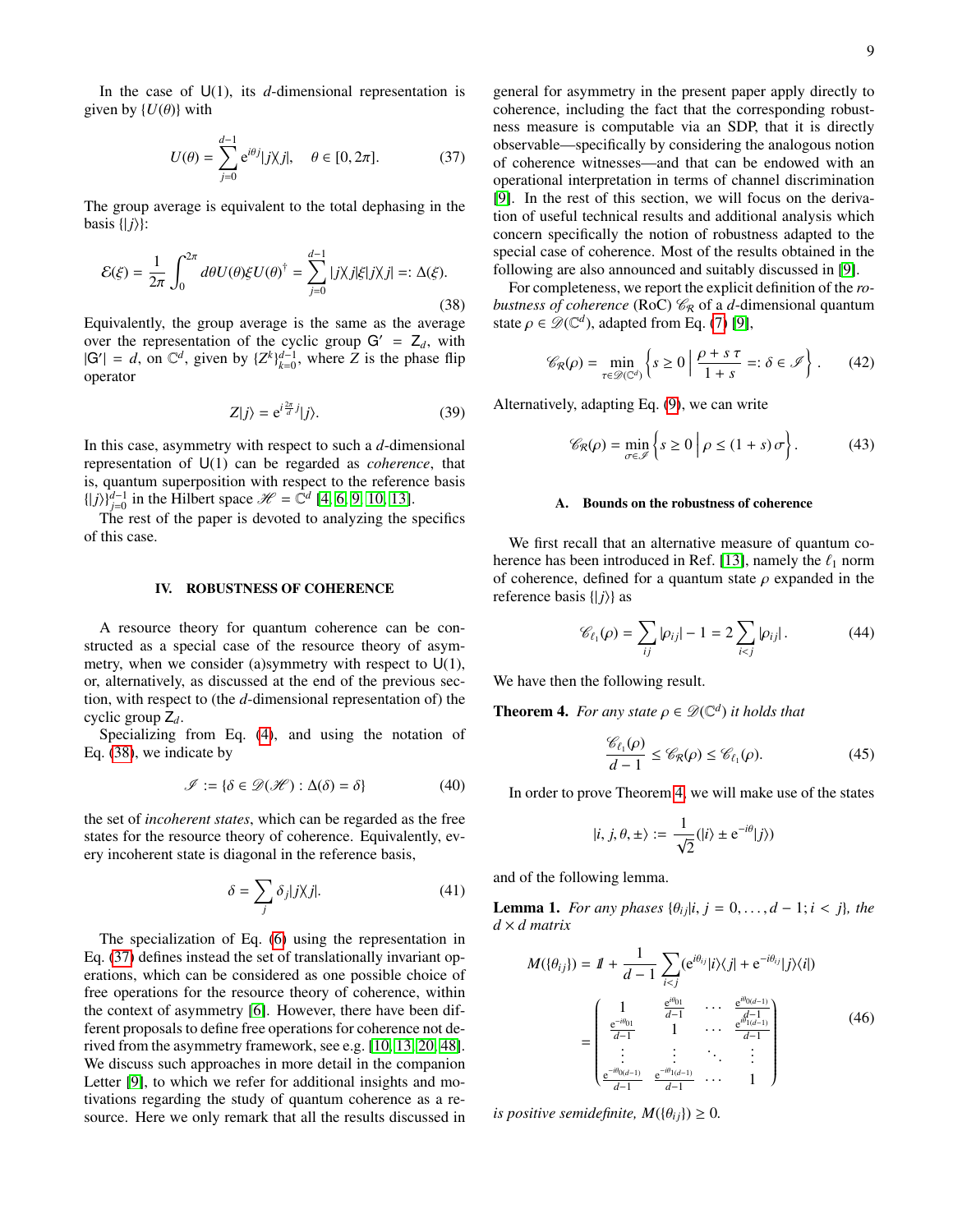*Proof.* One checks by inspection that the matrix  $M(\{\theta_{ij}\})$  can be written as

$$
M(\{\theta_{ij}\}) = \frac{2}{d-1} \sum_{i < j} |i, j, \theta_{ij}, +\chi i, j, \theta_{ij}, +|,
$$

that is, as the sum of positive semidefinite matrices, hence it is manifestly positive semidefinite.

*Proof.* (of Theorem [4\)](#page-8-4) To prove the lower bound, consider an optimal incoherent state  $\delta^*$  such that

$$
\rho \le (1 + \mathcal{C}_{\mathcal{R}}(\rho))\delta^{\star}.
$$
 (47)

Let  $\phi_{ij}$  indicate the phase of the matrix element  $\rho_{ij}$ , for *i* <<br>*i* that is  $\rho_{ij} = |\rho_{ij}|e^{i\phi_{ij}}$  Consider  $M = M(1-\phi_{ij})$  with *j*, that is  $\rho_{ij} = |\rho_{ij}|e^{i\phi_{ij}}$ . Consider  $M = M((-\phi_{ij}))$ , with  $M(1-\phi_{ij})$  as in Lemma 1, with the choice  $\{\theta_{ij}\} = \{-\phi_{ij}\}$ . *M*( $\{-\phi_{ij}\}$ ) as in Lemma [1,](#page-8-5) with the choice  $\{\theta_{ij}\} = \{-\phi_{ij}\}.$ The lemma assures that  $M \geq 0$ . By Schur's theorem, the Hadamard product—that is, entry-wise product—of two positive semidefinite matrices is positive semidefinite, hence we have

$$
\rho \circ M \le (1 + \mathscr{C}_{\mathcal{R}}(\rho)) \delta^{\star} \circ M.
$$

From the definition of *M*,  $\rho' = \rho \circ M$  is a matrix whose off-<br>diagonal entries are the rescaled absolute values of the entries diagonal entries are the rescaled absolute values of the entries of  $\rho$ , more precisely  $\rho'_{ij} = |\rho_{ij}|/(d-1)$ , for  $i \neq j$ . On the other hand, the diagonal entries of  $\rho$  are the same as those of  $\rho'$ ,<br>  $\rho' = \rho v$ . Furthermore since  $\delta^*$  is diagonal  $\delta^* \circ M = \delta^*$  i.e.  $\sum_{n=1}^{n}$  incoherent state. Therefore,  $\delta_{ii} = \rho_{ii}$ . Furthermore, since  $\delta^*$  is diagonal,  $\delta^* \circ M = \delta^*$ , i.e., i.e., i.e.

$$
\rho' \leq (1 + \mathscr{C}_{\mathcal{R}}(\rho))\delta^{\star}.
$$

We now take the expectation value on both sides with the maximally coherent state

<span id="page-9-1"></span>
$$
|\psi^+\rangle = \frac{1}{\sqrt{d}}\sum_{j=0}^{d-1}|j\rangle\,,\tag{48}
$$

obtaining

$$
\langle \psi^+|\rho'|\psi^+\rangle \le (1+\mathscr{C}_{\mathcal{R}}(\rho))\langle \psi^+|\delta^{\star}|\psi^+\rangle.
$$

The left-hand side is equal to

$$
\frac{1}{d}\left(1+\frac{2}{d-1}\sum_{i
$$

On the other hand, since  $\delta^* = \sum_j \delta_j^*|j\rangle\langle j|$ , one has

$$
\langle \psi^+ | \delta^{\star} | \psi^+ \rangle = \sum_j \delta_j^{\star} | \langle \psi^+ | j \rangle |^2 = \sum_j \delta_j^{\star} \frac{1}{d} = \frac{1}{d}.
$$

We then find  $\frac{1}{d-1} \mathcal{C}_{\ell_1}(\rho) \leq \mathcal{C}_{\mathcal{R}}(\rho)$ .<br>To prove the upper bound we

To prove the upper bound, we will exhibit a state  $\tau$  such that

$$
\frac{\rho + \mathscr{C}_{\ell_1}(\rho) \tau}{1 + \mathscr{C}_{\ell_1}(\rho)}
$$

is incoherent. Considering a modification of what was done in [\[28,](#page-12-20) [29,](#page-13-1) [49\]](#page-13-15) to calculate the robustness of entanglement of pure states, we define  $\tau$  to be

$$
\tau = \frac{2}{\mathscr{C}_{\ell_1}(\rho)} \sum_{i < j} |\rho_{ij}| \, |i, j, \phi_{ij}, -\chi i, j, \phi_{ij}, -|,
$$

so that

$$
\rho + \mathcal{C}_{\ell_{1}}(\rho) \tau
$$
\n
$$
= \sum_{ij} \rho_{ij} |i\rangle\langle j| + 2 \sum_{i < j} |\rho_{ij}| |i, j, \phi_{ij}, -\chi i, j, \phi_{ij}, -|
$$
\n
$$
= \sum_{j} |\rho_{jj}| |j\rangle\langle j| + \sum_{i < j} |\rho_{ij}| (e^{i\phi_{ij}} |i\rangle\langle j| + e^{-i\phi_{ij}} |j\rangle\langle i|)
$$
\n
$$
+ 2 \sum_{i < j} |\rho_{ij}| |i, j, \phi_{ij}, -\chi i, j, \phi_{ij}, -|
$$
\n
$$
= \sum_{j} |\rho_{jj}| |j\rangle\langle j|
$$
\n
$$
+ \sum_{i < j} |\rho_{ij}| (|i, j, \phi_{ij}, +\chi i, j, \phi_{ij}, +|- |i, j, \phi_{ij}, -\chi i, j, \phi_{ij}, -|)
$$
\n
$$
+ 2 \sum_{i < j} |\rho_{ij}| |i, j, \phi_{ij}, -\chi i, j, \phi_{ij}, -|
$$
\n
$$
= \sum_{j} |\rho_{jj}| |j\rangle\langle j|
$$
\n
$$
+ \sum_{i < j} |\rho_{ij}| (|i, j, \phi_{ij}, +\chi i, j, \phi_{ij}, +|+ |i, j, \phi_{ij}, -\chi i, j, \phi_{ij}, -|)
$$
\n
$$
= \sum_{j} |\rho_{jj}| |j\rangle\langle j| + \sum_{i < j} |\rho_{ij}| (|i\rangle\langle i| + |j\rangle\langle j|),
$$

which is incoherent. This concludes the proof.  $\Box$ 

We argue that the bounds in  $(45)$  are both tight, at least as linear inequalities. The upper bound can be achieved with equality, for instance, on pure *d*-dimensional states, as proven in the next section (see Theorem [6\)](#page-10-1). In order to see that the lower bound of [\(45\)](#page-8-6) is also tight, it is sufficient to prove that there is family of states such that the bound is saturated. Such a family is provided by

<span id="page-9-0"></span>
$$
\rho_p = (1 + p)\frac{1}{d} - p|\psi^+ \rangle \psi^+|, \quad 0 \le p \le \frac{1}{d - 1}.\tag{49}
$$

For such states, one easily calculates  $\mathcal{C}_{\ell_1}(\rho_p) = p(d-1)$ . On the other hand  $\mathcal{C}_{\ell_1}(\rho_1) \leq p$  because the other hand,  $\mathcal{C}_{\mathcal{R}}(\rho_p) \leq p$ , because

$$
\frac{\rho_p + p|\psi^+ \rangle \langle \psi^+|}{1+p} = \frac{1}{d}
$$

is incoherent. We thus have that, for  $\rho_p$ ,

$$
\frac{\mathscr{C}_{\mathcal{R}}(\rho_p)}{\mathscr{C}_{\ell_1}(\rho_p)} \leq \frac{1}{d-1},
$$

which is the opposite of the lower bound of  $(45)$ , thus proving that the latter holds with equality.

While the lower bound in [\(45\)](#page-8-6) is indeed tight for low values of  $\mathcal{C}_{\ell_1}$ , one can see that it clearly loosens for larger values of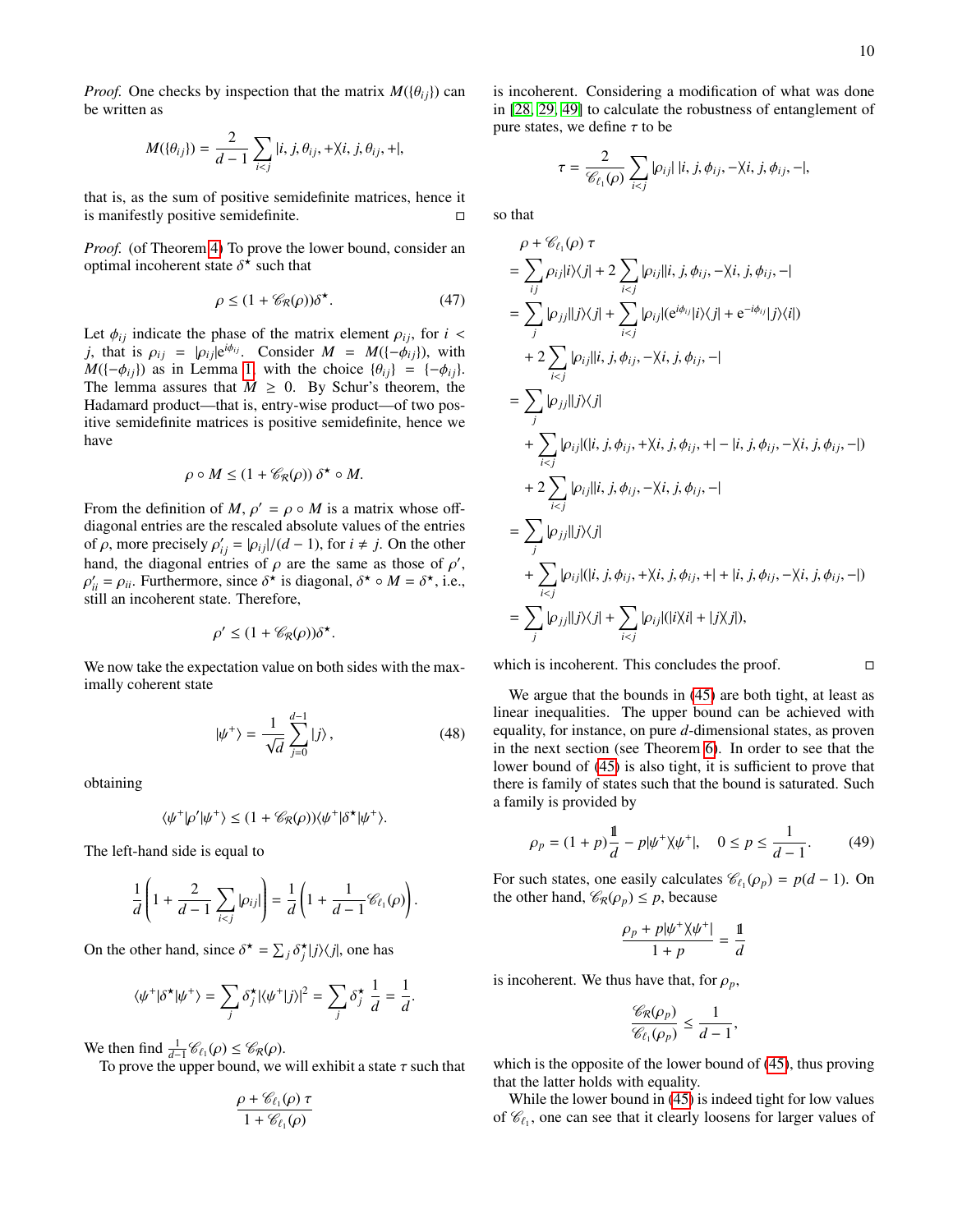it: indeed,  $\mathcal{C}_{\ell_1}$  and  $\mathcal{C}_{\mathcal{R}}$  coincide when assuming their maximal<br>value d. 1. In order to put this observation on firmer ground. value  $d − 1$ . In order to put this observation on firmer ground, we prove another bound for  $\mathcal{C}_R$  in terms of  $\mathcal{C}_{\ell_1}$ . We will use that in the case of coherence, the bounds (23) become that, in the case of coherence, the bounds [\(23\)](#page-4-4) become

<span id="page-10-3"></span>
$$
\mathcal{C}_{\mathcal{R}}(\rho) \ge \frac{\|\rho - \Delta(\rho)\|_2^2}{\max_j\langle j|\rho|j\rangle} \ge \frac{\|\rho - \Delta(\rho)\|_2^2}{\sqrt{\sum_j\langle j|\rho|j\rangle^2}} \ge \|\rho - \Delta(\rho)\|_2^2. \tag{50}
$$

<span id="page-10-2"></span>Theorem 5. *For any state* ρ *it holds that*

<span id="page-10-6"></span>
$$
\mathcal{C}_{\mathcal{R}}(\rho) \ge f(\mathcal{C}_{\ell_1}(\rho), d),\tag{51}
$$

*where*

<span id="page-10-5"></span>
$$
f(C,d) = \frac{dC^2}{(d-1)\left(-C(d-2) + 2\sqrt{D(C,d)} + d(d-2) + 2\right)},
$$
\n(52)

*with*  $D(C, d) = (C + 1)(d - 1)(-C + d - 1)$ .

In order to prove Theorem [5](#page-10-2) we will need the following Lemma, which may be of independent interest.

<span id="page-10-4"></span>**Lemma 2.** Let p a diagonal entry of  $\rho \in \mathcal{D}(\mathbb{C}^d)$ . Then

$$
\mathscr{C}_{\ell_1}(\rho) \leq \left(\sqrt{p} + \sqrt{1-p}\sqrt{d-1}\right)^2 - 1.
$$

*Inverting the relation, we have that every diagonal entry p of*  $\rho$  is bounded in terms of  $\mathscr{C}_{\ell_1}$  by

$$
p \le \frac{-\mathscr{C}_{\ell_1}(\rho)(d-2)+2\sqrt{D(\mathscr{C}_{\ell_1}(\rho),d)}+d^2-2d+2}{d^2}
$$

*Proof.* It is enough to upper bound the  $\ell_1$  norm  $||\rho||_{\ell_1}$  of  $\rho$ .<br>Without loss of generality for simplicity we can assume that Without loss of generality, for simplicity we can assume that  $p$  is the  $\rho_{00}$  entry. Consider first the principal submatrix corresponding to the rows and columns from 1 to *d* − 1. Such a submatrix is  $(d − 1) \times (d − 1)$  and its trace is, by hypothesis, 1 − *p*. Hence, its  $\ell_1$  norm is upper bounded by  $(1 - p)(d - 1)$ , which is is achieved by the submatrix whose entries are all equal to  $(1 - p)/(d - 1)$ . On the other hand, to evaluate the contribution to  $\|\rho\|_{\ell_1}$  of the first row and column, we can focus<br>on the last  $d-1$  entries of row 0 since such a contribution on the last *d* − 1 entries of row 0, since such a contribution is equal to  $p + 2\sum_{j=1}^{d-1} |\rho_{0j}|$  due to the hermiticity of  $\rho$ . The positivity of  $\rho$  forces  $|\rho_{0j}| \leq \sqrt{2\pi} \sqrt{2\pi}$ . Therefore positivity of  $\rho$  forces  $|\rho_{0j}| \le \sqrt{\rho_{00} \rho_{jj}} = \sqrt{p} \sqrt{\rho_{jj}}$ . Therefore

$$
\sum_{j=1}^{d-1} |p_{0j}| \le \sum_{j=1}^{d-1} \sqrt{p} \sqrt{p_{jj}} \le \sqrt{d-1} \sqrt{p} \sqrt{\sum_{j=1}^{d-1} \rho_{jj}}
$$
  
=  $\sqrt{d-1} \sqrt{p(1-p)},$ 

by the Cauchy-Schwartz inequality (equivalently, by the concavity of the square root) and the fact that  $\sum_{j=1}^{d-1} p_{jj} = 1 - \rho_{00} =$ 1 − *p*. The bound is saturated by the choice  $\rho_{0j} = \sqrt{\frac{p(1-p)}{d-1}}$  $\frac{(1-p)}{d-1}$ , consistent—in terms of positivity of the overall matrix—with the choice  $\rho_{jj} = \frac{1-p}{d-1}$  $\frac{1-p}{d-1}$  for 1 ≤ *j* ≤ *d* − 1. Overall we found

$$
\|\rho\|_{\ell_1} \le p + 2\sqrt{d-1}\sqrt{p(1-p)} + (1-p)(d-1) \le (\sqrt{p} + \sqrt{1-p}\sqrt{d-1})^2,
$$

which, as evident through our construction, is saturated by the  $\frac{1}{2}$ density matrix corresponding to the pure state  $|\psi\rangle = \sqrt{p}|0\rangle + \sqrt{p^2+1}$ 

$$
\sqrt{\frac{1-p}{d-1}} \sum_{j=1}^{d-1} |j\rangle.
$$

We are now ready to prove Theorem [5.](#page-10-2)

*Proof.* (of Theorem [5\)](#page-10-2) We have

$$
\|\rho - \Delta(\rho)\|_2^2 = 2 \sum_{i < j} |\rho_{ij}|^2 \ge \frac{4}{d(d-1)} \left( \sum_{i < j} |\rho_{ij}| \right)^2 = \frac{\mathscr{C}_{\ell_1}^2(\rho)}{d(d-1)}.
$$

From [\(50\)](#page-10-3) we have then

$$
\mathscr{C}_{\mathcal{R}}(\rho) \ge \frac{\mathscr{C}_{\ell_1}^2(\rho)}{d(d-1)\max_i\langle i|\rho|i\rangle}
$$

We can now invoke Lemma [2,](#page-10-4) which, applied in the case  $p =$  $max_i\langle i|\rho|i\rangle$ , lets us conclude

$$
\mathscr{C}_{\mathcal{R}}(\rho) \geq f(\mathscr{C}_{\ell_1}(\rho),d),
$$

with  $f(C, d)$  defined in Eq. [\(52\)](#page-10-5).

We remark that  $f(C, d)$  as in Theorem [5](#page-10-2) is continuous and satisfies  $f(d-1, d) = d-1$ , which proves that  $\mathcal{C}_{R}(\rho)$  converges to  $\mathcal{C}_{\ell_1}(\rho)$  for all *d*-dimensional states  $\rho$  with  $\mathcal{C}_{\ell_1}(\rho)$  close to its maximum value  $d-1$ maximum value  $d - 1$ .

In Fig. [1](#page-11-0) we compare the measures  $\mathcal{C}_R$  versus  $\mathcal{C}_{\ell_1}$  for ran-<br>mly generated states in dimension  $d = 3$  and  $d = 4$ . Notice domly generated states in dimension  $d = 3$  and  $d = 4$ . Notice that for all states of a qubit  $(d = 2)$  the two measures coincide instead, as remarked in the next section.

# <span id="page-10-0"></span>B. Exact robustness of coherence for pure states and generalized X states

Here we show that for a relevant class of mixed states of *d*-dimensional systems one can evaluate the RoC exactly [\[9\]](#page-12-5).

<span id="page-10-1"></span>**Theorem 6.** *Let*  $\rho \in \mathcal{D}(\mathbb{C}^d)$  *be a state such that there exists a unitary*  $U = \sum_i e^{i\phi_i}$  *iv i diagonal in the reference hasis ((ii)) unitary*  $U = \sum_j e^{i\phi_j} |j\rangle j$ , diagonal in the reference basis { $|j\rangle$ }, *which maps*  $\rho$  *into*  $\rho' = U \rho U^{\dagger}$  *with entries*  $\rho'_{ij} = |\rho_{ij}|$ *. Then* 

$$
\mathscr{C}_{\mathcal{R}}(\rho) = \mathscr{C}_{\ell_1}(\rho). \tag{53}
$$

*In particular, for the RoC of a pure state*  $|\psi\rangle \in \mathbb{C}^d$ ,

$$
|\psi\rangle = \sum_{j} \psi_{j} |j\rangle, \tag{54}
$$

*this gives the result*

$$
\mathscr{C}_{\mathcal{R}}(|\psi\rangle\langle\psi|) = \mathscr{C}_{\ell_1}(|\psi\rangle\langle\psi|) = \left(\sum_j |\psi_j|\right)^2 - 1. \tag{55}
$$

*Proof.* We can invoke the bound [\(45\)](#page-8-6)  $\mathcal{C}_R(\rho) \leq \mathcal{C}_{\ell_1}(\rho)$ . To prove that this is an equality under the conditions of the theprove that this is an equality under the conditions of the theorem, we will tighten the general lower bound of Theorem [4.](#page-8-4) Indeed, one can adapt the proof of the lower bound of Theo-rem [4,](#page-8-4) by considering  $\rho' = U \rho U^{\dagger}$ , instead of  $\rho' = \rho \circ M$ , so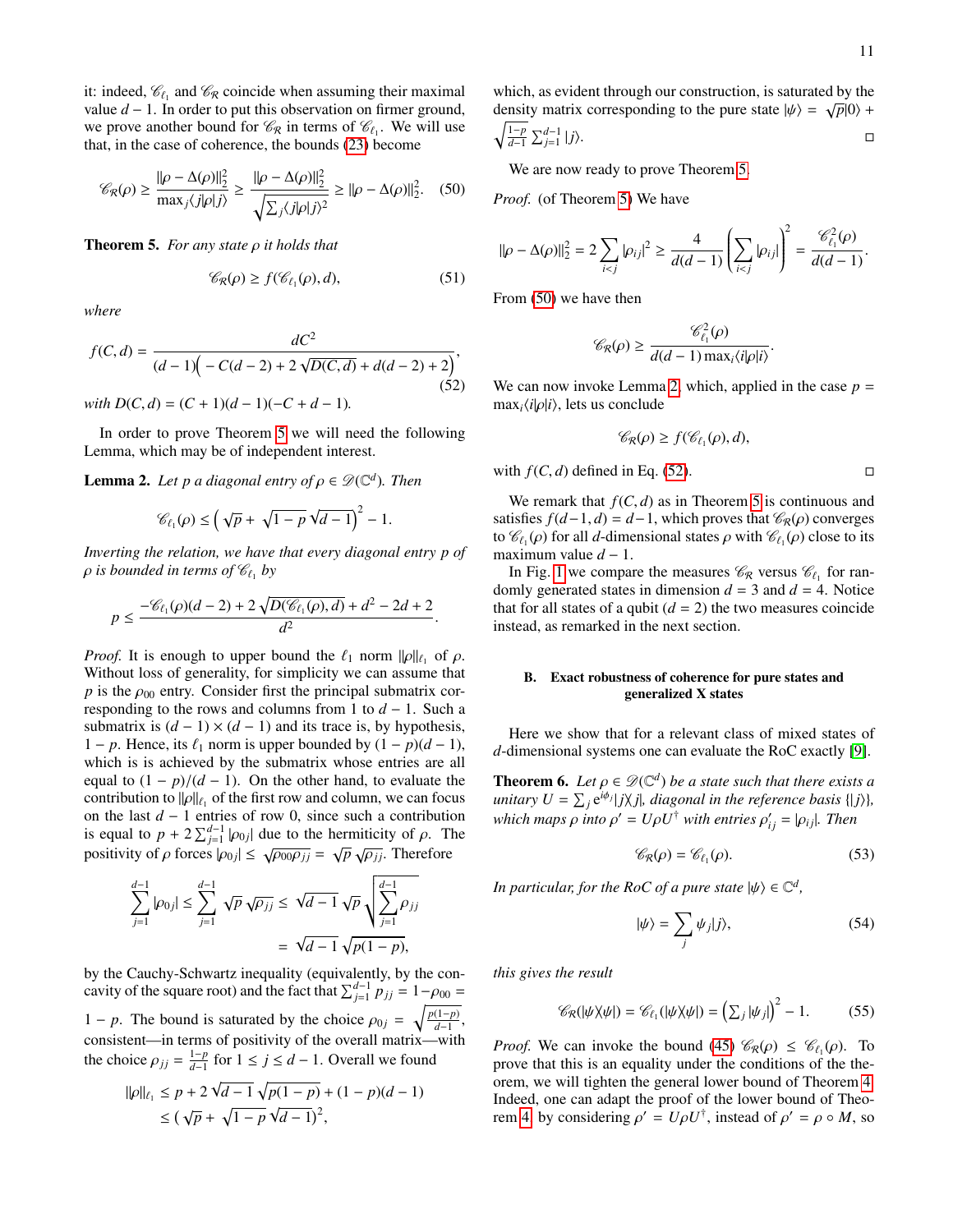<span id="page-11-0"></span>Figure 1. (Color online) Comparison between the  $\ell_1$  norm of coherence  $\mathcal{C}_{\ell_1}$  (horizontal axis) and the robustness of coherence  $\mathcal{C}_R$  (vertical axis)  $\ell_1$  and  $\ell_2$  is the robustness of coherence  $\mathcal{C}_R$ axis) for  $3 \times 10^4$  randomly generated *d*-dimensional states, with (a)  $d = 3$ , and (b)  $d = 4$ . In all panels we plot additionally some bounds to  $\mathcal{C}_R$ as a function of  $\mathcal{C}_{\ell_1}$ : the solid thick black line  $\mathcal{C}_R = \mathcal{C}_{\ell_1}$  denotes the upper bound of Eq. [\(45\)](#page-8-6), which is saturated by pure states; the dashed blue<br>line  $\mathcal{C}_{\ell_1} = \mathcal{C}_{\ell_2}$  ((4), 1) denotes the line  $\mathcal{C}_R = \mathcal{C}_{\ell_1}/(d-1)$  denotes the lower bound of Eq. [\(45\)](#page-8-6), which is saturated by the states in [\(49\)](#page-9-0) up to  $\mathcal{C}_{\ell_1} = 1$ ; the dotted green line denotes the alternative (non-tight) lower bound of Eq. (51). All the alternative (non-tight) lower bound of Eq. [\(51\)](#page-10-6). All the quantities plotted are dimensionless.

that  $\langle \psi^+ | \rho' | \psi^+ \rangle = \frac{1}{d} \sum_{ij} |\rho_{ij}|$ . The last steps in the proof of the lower bound are then the same lower bound are then the same.

That a pure state  $|\psi\rangle$  admits such unitary it is clear: take

$$
U = \sum_j e^{-i\phi_j} |j\rangle\langle j|,
$$

where  $\phi_j$  is the phase of the coefficients  $\psi_j$ , i.e.,  $\psi_j = |\psi_j|e^{i\phi_j}$ .  $\Box$ 

It is clear that the bounds [\(45\)](#page-8-6) give the exact value of  $\mathcal{C}_R$  for an arbitrary state of one qubit ( $d = 2$ ), for which  $\mathcal{C}_R$  is then equal to  $2|\rho_{01}|$  [\[9\]](#page-12-5). Also, a qubit state is one such that there exists a unitary *U* as in Theorem [6.](#page-10-1)

Of course, all states such that their entries in the reference basis are positive to begin with (that is, such that we can take  $U = 1$  in Theorem [6\)](#page-10-1) satisfy  $\mathcal{C}_R = \mathcal{C}_{\ell_1}$ . A simple class of states for which Theorem 6 holds less trivially are concretized states for which Theorem [6](#page-10-1) holds less trivially are generalized X-states, of the form

$$
\rho = \begin{cases} \sum_{j=0}^{\frac{d}{2}} \rho_j & \text{if } d \text{ is even;}\\ \sum_{j=0}^{\lfloor \frac{d}{2} \rfloor} \rho_j + \rho_c & \text{if } d \text{ is odd,} \end{cases}
$$

with

$$
\rho_j = \rho_{jj}|j\rangle\langle j| + \rho_{j,d-1-j}|j\rangle\langle d-1-j| + \rho_{d-1-j,j}|d-1-j\rangle\langle j| + \rho_{d-1-j,d-1-j}|d-1-j\rangle\langle d-1-j|
$$

and

$$
\rho_c = \rho_{\lfloor d/2 \rfloor + 1} \lfloor d/2 \rfloor + 1 \chi \lfloor d/2 \rfloor + 1.
$$

Such a class comprises, in the bipartite case, all two-qubit Xstates, a superclass of Bell diagonal states (see [\[50\]](#page-13-16) and references therein).

# C. Only maximally coherent states have maximal robustness of coherence

Here we prove that the RoC is a measure of coherence whose maximal value can only be reached on pure maximally coherent states of the form [\(48\)](#page-9-1). This is a desired property for a valid measure of coherence [\[19\]](#page-12-21).

**Theorem 7.** *A state*  $\rho \in \mathcal{D}(\mathbb{C}^d)$  *satisfies*  $\mathcal{C}_R(\rho) = d - 1$  *if and only if*  $\mathcal{C}_R(\rho)$  *is a maximally coherent pure state only if*  $\mathcal{C}_R(\rho)$  *is a maximally coherent pure state.* 

*Proof.* With a more careful analysis of the proof of Property [1,](#page-2-7) we observe that for every state  $\rho$  it holds that

$$
\rho \leq ||\rho||_{\infty} 1\!\!1 = d||\rho||_{\infty} \frac{1}{d},
$$

where  $\|\rho\|_{\infty} \le 1$  is the largest eigenvalue of  $\rho$ . Since the maximally mixed state  $\frac{1}{d}$  is incoherent, this implies

$$
\mathscr{C}_{\mathcal{R}}(\rho) \leq d||\rho||_{\infty} - 1.
$$

If  $\mathcal{C}_{\mathcal{R}}(\rho) = d - 1$ , the just found inequality implies  $\|\rho\|_{\infty} = 1$ , that is, that  $\rho$  is a pure state. We can now invoke the result that for pure states the RoC is equal to the  $\ell_1$  of coherence (Theorem thm:exact), and the fact that the only pure states with maximal  $\ell_1$  norm of coherence are are the maximally coherent states [13], to conclude the proof. coherent states [\[13\]](#page-12-9), to conclude the proof.

## V. CONCLUSIONS

The importance of symmetry in physics can hardly be overestimated. A quantum state may or may not respect a given

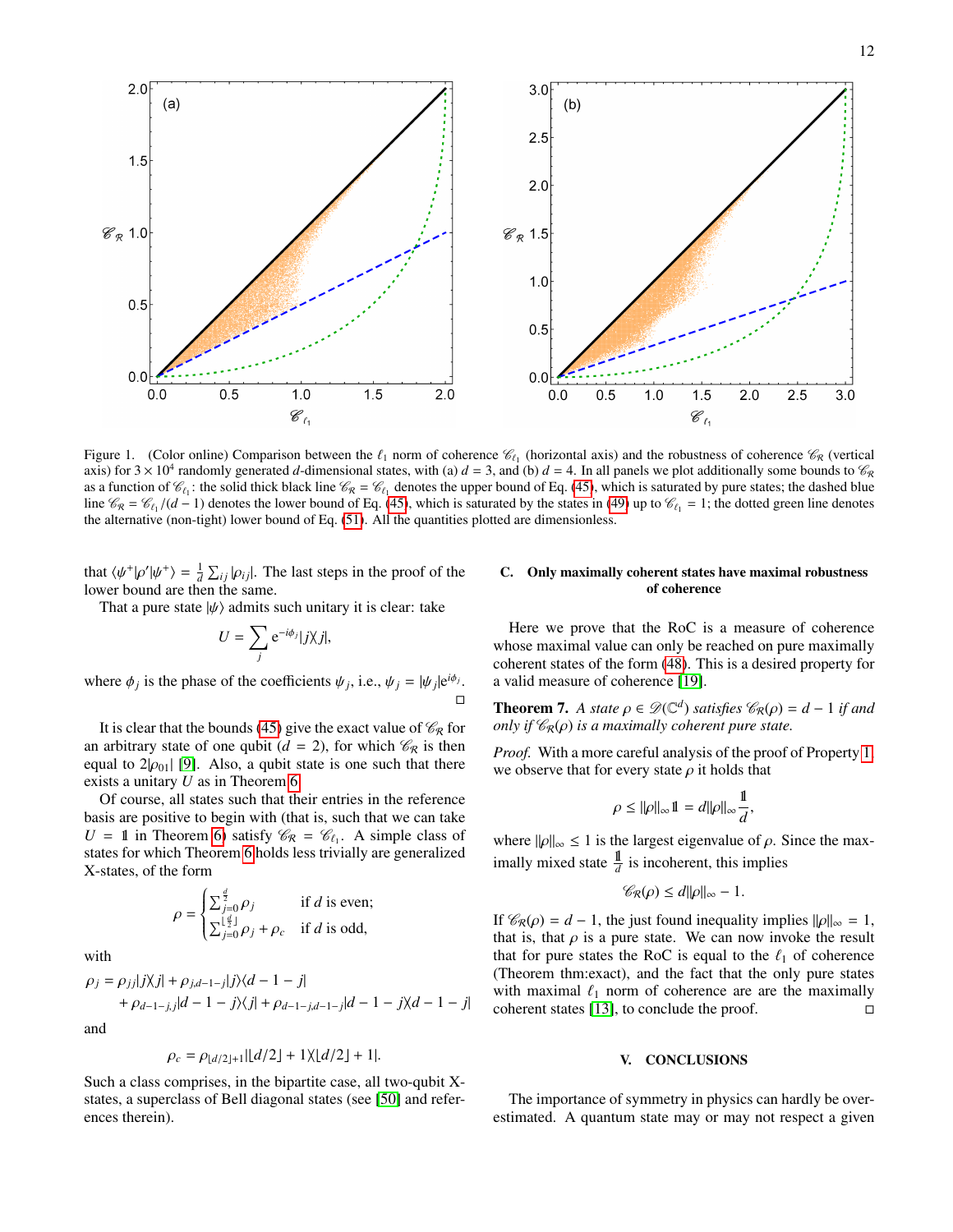symmetry; in the latter case one says that the state is asymmetric. With the advent of quantum information processing and its operational approach to quantum features, the asymmetry of states has been investigated more rigorously and elevated to the status of a resource. In this paper, which also acts as a companion for the Letter [\[9\]](#page-12-5), we have introduced explicitly the robustness of asymmetry, a quantifier of asymmetry that has been shown to possess several desirable properties, including: a defining operational interpretation as resilience against noise of the asymmetry present in a given state; a further operational characterization in the context of of channel discrimination, in particular in terms of the advantage that an asymmetric state can provide in the discrimination of the channels that realize the representation of the symmetry group under consideration; an efficient numerical evaluation via semidefinite programming, once the state is known; the possibility to be measured or at least estimated directly experimentally, hence yielding a convenient benchmark for non-classicality in disparate physical scenarios. Furthermore, the robustness of asymmetry has been shown to be an asymmetry monotone in a strong sense, hence it can be employed as quantifier of asymmetry in a variety of resource theoretic frameworks in which, while the notion of free states identified as symmetric states remains the same, the notion of free operations adopted to manipulate asymmetry may differ.

Quantum coherence can be considered, from an operational point of view, as a special case of asymmetry. Consequently, all the tools we introduced and developed for the study of asymmetry immediately specialize to coherence, including in particular the notions of robustness of coherence and of coherence witnesses. While the relevance of the latter concepts is 13

emphasized in the companion Letter [\[9\]](#page-12-5), in this paper we have provided full details and proofs for the claims made there.

As a service to the community, we provide numerical code for the evaluation and estimation of both the robustness of asymmetry and the robustness of coherence as Supplemental Material [\[34\]](#page-13-4). We expect that the concepts and tools be them analytical or numerical—that we developed for the study of both asymmetry and, in particular, coherence, will be helpful for further theoretical developments and improved understanding of such fundamental concepts, and also for their experimental verification and benchmarking of quantum behaviour in physical and biological domains.

The present paper, together with [\[9\]](#page-12-5), stands as further evidence that a modern quantum information approach to basic concepts, like symmetry/asymmetry and coherence, can shed further light on them and contribute to put them on solid qualitative and quantitative grounds, highlighting their role and usefulness in fundamental and technological applications.

## ACKOWLEDGEMENTS

This work has received funding from the European Research Council (ERC StG GQCOP, Grant No. 637352), from the European Union's Horizon 2020 research and innovation programme under the Marie Sklodowska-Curie (Grant Agreement No. 661338), and the Erasmus+ Programme. We thank D. Girolami, I. Marvian, M. B. Plenio, and A. Streltsov for useful discussions.

- <span id="page-12-0"></span>[1] D. J. Gross, Proceedings of the National Academy of Sciences of the United States of America 93, 14256 (1996).
- <span id="page-12-1"></span>[2] G. Gour and R. W. Spekkens, New J. Phys. 10[, 033023 \(2008\).](http://dx.doi.org/10.1088/1367-2630/10/3/033023)
- <span id="page-12-19"></span>[3] G. Gour, I. Marvian, and R. W. Spekkens, [Phys. Rev. A](http://dx.doi.org/10.1103/PhysRevA.80.012307) 80, [012307 \(2009\).](http://dx.doi.org/10.1103/PhysRevA.80.012307)
- <span id="page-12-8"></span>[4] I. Marvian and R. W. Spekkens, New J. Phys. 15, 033001 (2013).
- [5] I. Marvian and R. W. Spekkens, [Nat. Commun.](http://dx.doi.org/10.1038/ncomms4821) 5, 3821 (2014).
- <span id="page-12-2"></span>[6] I. Marvian, R. W. Spekkens, and P. Zanardi, (2015), [arXiv:1510.06474.](http://arxiv.org/abs/1510.06474)
- <span id="page-12-3"></span>[7] V. Giovannetti, S. Lloyd, and L. Maccone, [Nat. Photon.](http://dx.doi.org/10.1038/nphoton.2011.35) 5, 222 [\(2011\).](http://dx.doi.org/10.1038/nphoton.2011.35)
- <span id="page-12-4"></span>[8] S. D. Bartlett, T. Rudolph, and R. W. Spekkens, [Rev. Mod.](http://dx.doi.org/10.1103/RevModPhys.79.555) Phys. 79[, 555 \(2007\).](http://dx.doi.org/10.1103/RevModPhys.79.555)
- <span id="page-12-5"></span>[9] C. Napoli, T. R. Bromley, M. Cianciaruso, M. Piani, N. Johnston, and G. Adesso, "Robustness of coherence: An operational and observable measure of quantum coherence", coordinated submission to Phys. Rev. Lett. (2016).
- <span id="page-12-6"></span>[10] J. Åberg, "Quantifying superposition," (2006), [arXiv:quant](http://arxiv.org/abs/quant-ph/0612146)ph/[0612146.](http://arxiv.org/abs/quant-ph/0612146)
- [11] S. Lloyd, J. Phys.: Conf. Ser. 302, 012037 (2011).
- [12] S. F. Huelga and M. B. Plenio, Contemp. Phys. **54**, 181 (2013).
- <span id="page-12-9"></span>[13] T. Baumgratz, M. Cramer, and M. B. Plenio, [Phys. Rev. Lett.](http://dx.doi.org/10.1103/PhysRevLett.113.140401) 113[, 140401 \(2014\).](http://dx.doi.org/10.1103/PhysRevLett.113.140401)
- <span id="page-12-7"></span>[14] F. Grosshans, G. Van Assche, J. Wenger, R. Brouri, N. J. Cerf, and P. Grangier, Nature 421[, 238 \(2003\).](http://dx.doi.org/10.1038/nature01289)
- <span id="page-12-10"></span>[15] F. Levi and F. Mintert, New J. Phys. **16**, 033007 (2014).
- [16] A. Streltsov, U. Singh, H. S. Dhar, M. N. Bera, and G. Adesso, Phys. Rev. Lett. 115[, 020403 \(2015\).](http://dx.doi.org/10.1103/PhysRevLett.115.020403)
- [17] S. Du, Z. Bai, and Y. Guo, Phys. Rev. A 91[, 052120 \(2015\).](http://dx.doi.org/10.1103/PhysRevA.91.052120)
- [18] A. Winter and D. Yang, (2015), [arXiv:1506.07975.](http://arxiv.org/abs/1506.07975)
- <span id="page-12-21"></span>[19] Y. Peng, Y. Jiang, and H. Fan, (2015), [arXiv:1511.02576.](http://arxiv.org/abs/1511.02576)
- <span id="page-12-11"></span>[20] A. Streltsov, "Genuine quantum coherence," (2015), [arXiv:1511.08346.](http://arxiv.org/abs/1511.08346)
- <span id="page-12-12"></span>[21] B. Coecke, T. Fritz, and R. Spekkens, "A mathematical theory of resources," (2014), [arXiv:1409.5531.](http://arxiv.org/abs/1409.5531)
- <span id="page-12-13"></span>[22] L. del Rio, L. Krämer, and R. Renner, "Resource theories of knowledge," (2015), [arXiv:1511.08818.](http://arxiv.org/abs/1511.08818)
- <span id="page-12-14"></span>[23] F. G. S. L. Brandão and G. Gour, [Phys. Rev. Lett.](http://dx.doi.org/10.1103/PhysRevLett.115.070503) 115, 070503 [\(2015\).](http://dx.doi.org/10.1103/PhysRevLett.115.070503)
- <span id="page-12-15"></span>[24] V. Vedral, M. B. Plenio, M. A. Rippin, and P. L. Knight, [Phys.](http://dx.doi.org/10.1103/PhysRevLett.78.2275) Rev. Lett. 78[, 2275 \(1997\).](http://dx.doi.org/10.1103/PhysRevLett.78.2275)
- <span id="page-12-16"></span>[25] R. Horodecki, P. Horodecki, M. Horodecki, and K. Horodecki, [Rev. Mod. Phys.](http://dx.doi.org/10.1103/RevModPhys.81.865) 81, 865 (2009).
- <span id="page-12-17"></span>[26] C. H. Bennett, D. P. DiVincenzo, C. A. Fuchs, T. Mor, E. Rains, P. W. Shor, J. A. Smolin, and W. K. Wootters, [Phys. Rev. A](http://dx.doi.org/10.1103/PhysRevA.59.1070) 59, [1070 \(1999\).](http://dx.doi.org/10.1103/PhysRevA.59.1070)
- <span id="page-12-18"></span>[27] G. Vidal, [J. Mod. Opt.](http://dx.doi.org/10.1080/09500340008244048) 47, 355 (2000).
- <span id="page-12-20"></span>[28] G. Vidal and R. Tarrach, [Phys. Rev. A](http://dx.doi.org/10.1103/PhysRevA.59.141) 59, 141 (1999).